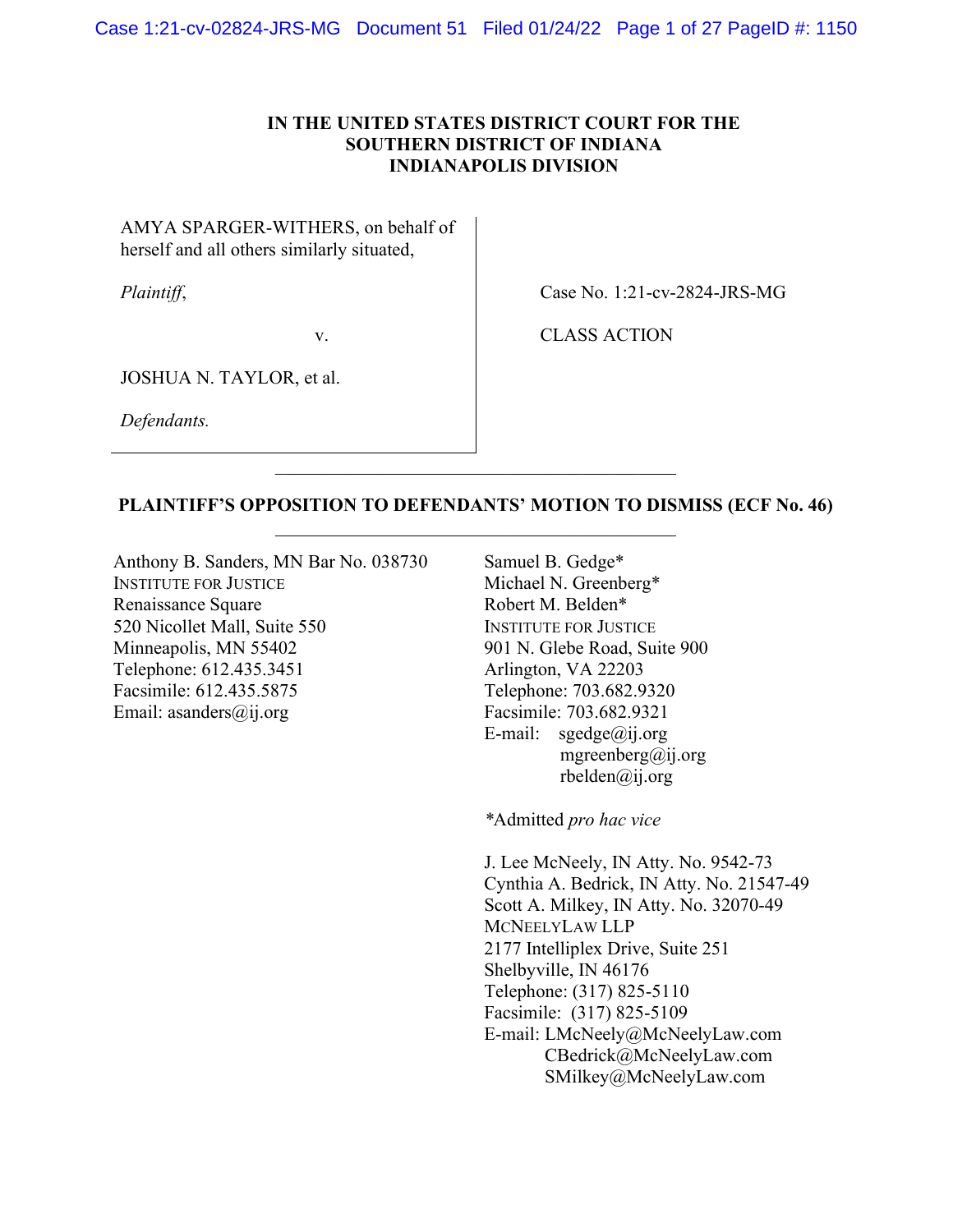# TABLE OF CONTENTS

|    | A.        |                                                                                                                                                          |                                                                                                                                              |  |  |  |
|----|-----------|----------------------------------------------------------------------------------------------------------------------------------------------------------|----------------------------------------------------------------------------------------------------------------------------------------------|--|--|--|
|    | <b>B.</b> |                                                                                                                                                          |                                                                                                                                              |  |  |  |
|    |           |                                                                                                                                                          |                                                                                                                                              |  |  |  |
| I. |           | It is undisputed that Amya Sparger-Withers had standing on the date that matters-the                                                                     |                                                                                                                                              |  |  |  |
| Π. |           |                                                                                                                                                          |                                                                                                                                              |  |  |  |
|    | A.        | Joshua Taylor's act of voluntary cessation does not moot Amya                                                                                            |                                                                                                                                              |  |  |  |
|    |           | 1.                                                                                                                                                       | Because Taylor dismissed the forfeiture action against Sparger-Withers<br>without prejudice, Defendants cannot carry their burden of proving |  |  |  |
|    |           | $\overline{2}$ .                                                                                                                                         | The record raises substantial questions about whether Taylor changed                                                                         |  |  |  |
|    | <b>B.</b> | Even had Amya Sparger-Withers's individual claim been mooted, this case<br>falls within two class-action-specific exceptions to the mootness doctrine 16 |                                                                                                                                              |  |  |  |
|    |           | 1.                                                                                                                                                       | This case is not moot because Sparger-Withers's claim is inherently                                                                          |  |  |  |
|    |           | 2.                                                                                                                                                       | This case is not moot because Sparger-Withers's claim falls within the                                                                       |  |  |  |
|    |           |                                                                                                                                                          |                                                                                                                                              |  |  |  |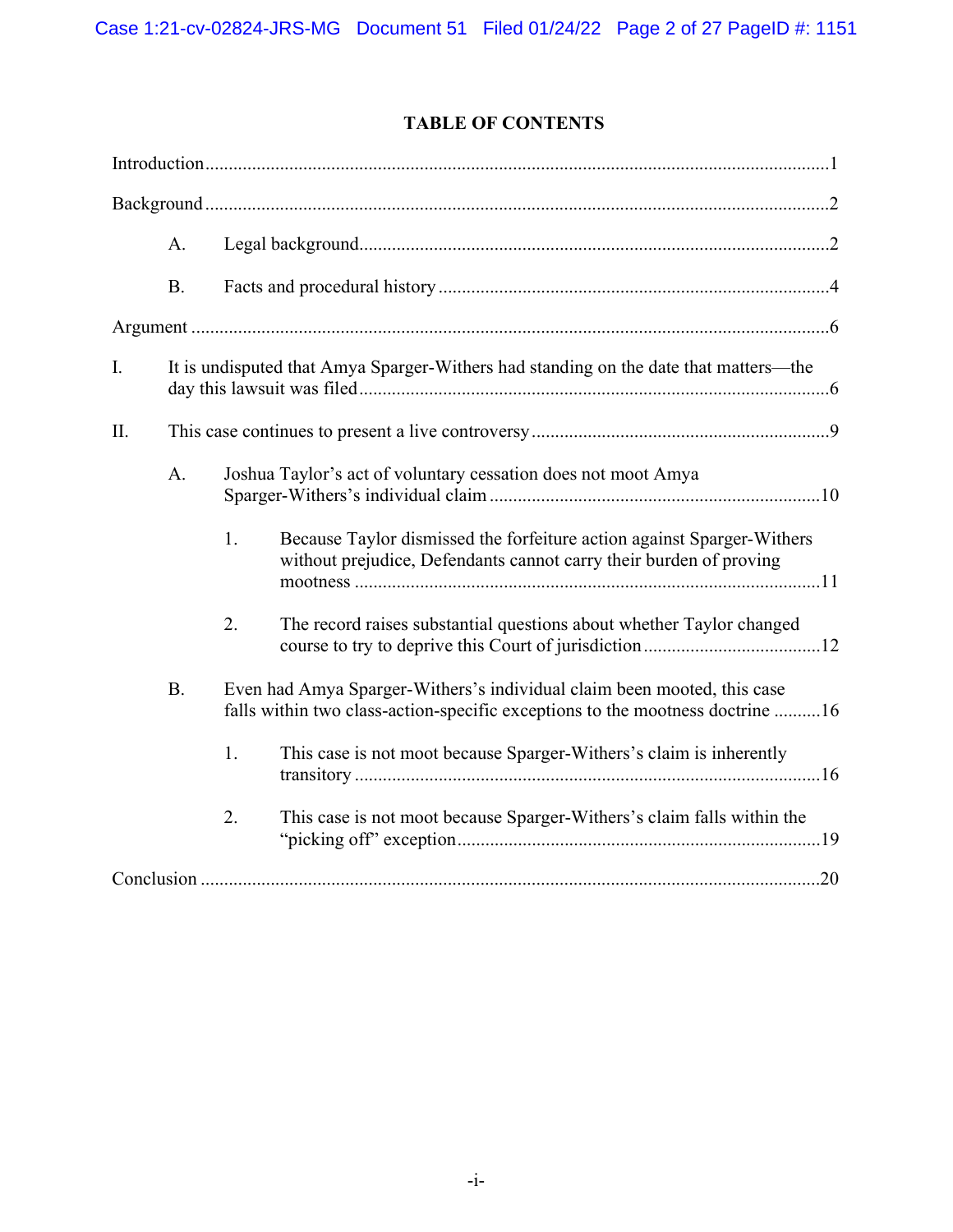# TABLE OF AUTHORITIES

| <b>Case</b><br>Page(s)                                                                 |
|----------------------------------------------------------------------------------------|
| Adarand Constructors, Inc. v. Slater,                                                  |
| Aguilar v. U.S. Immigr. & Customs Enf't Chicago Field Off.,                            |
| Carter v. City of Chicago,                                                             |
| Church of Our Lord & Savior Jesus Christ v. City of Markham,                           |
| Ciarpaglini v. Norwood,                                                                |
| City of Erie v. Pap's A.M.,                                                            |
| City of Los Angeles v. Lyons,                                                          |
| County of Riverside v. McLaughlin,                                                     |
| Davis v. FEC,                                                                          |
| Doe ex rel. Doe v. Elmbrook Sch. Dist., 658 F.3d 710 (2011), adopted in relevant part, |
| DeBrown v. Trainor,                                                                    |
| Dr. Robert L. Meinders, D.C., Ltd. v. UnitedHealthcare, Inc.,                          |
| $EEOC v.$ Flambeau, Inc.,                                                              |
| Edwards v. Ill. Bd. of Admissions to Bar,                                              |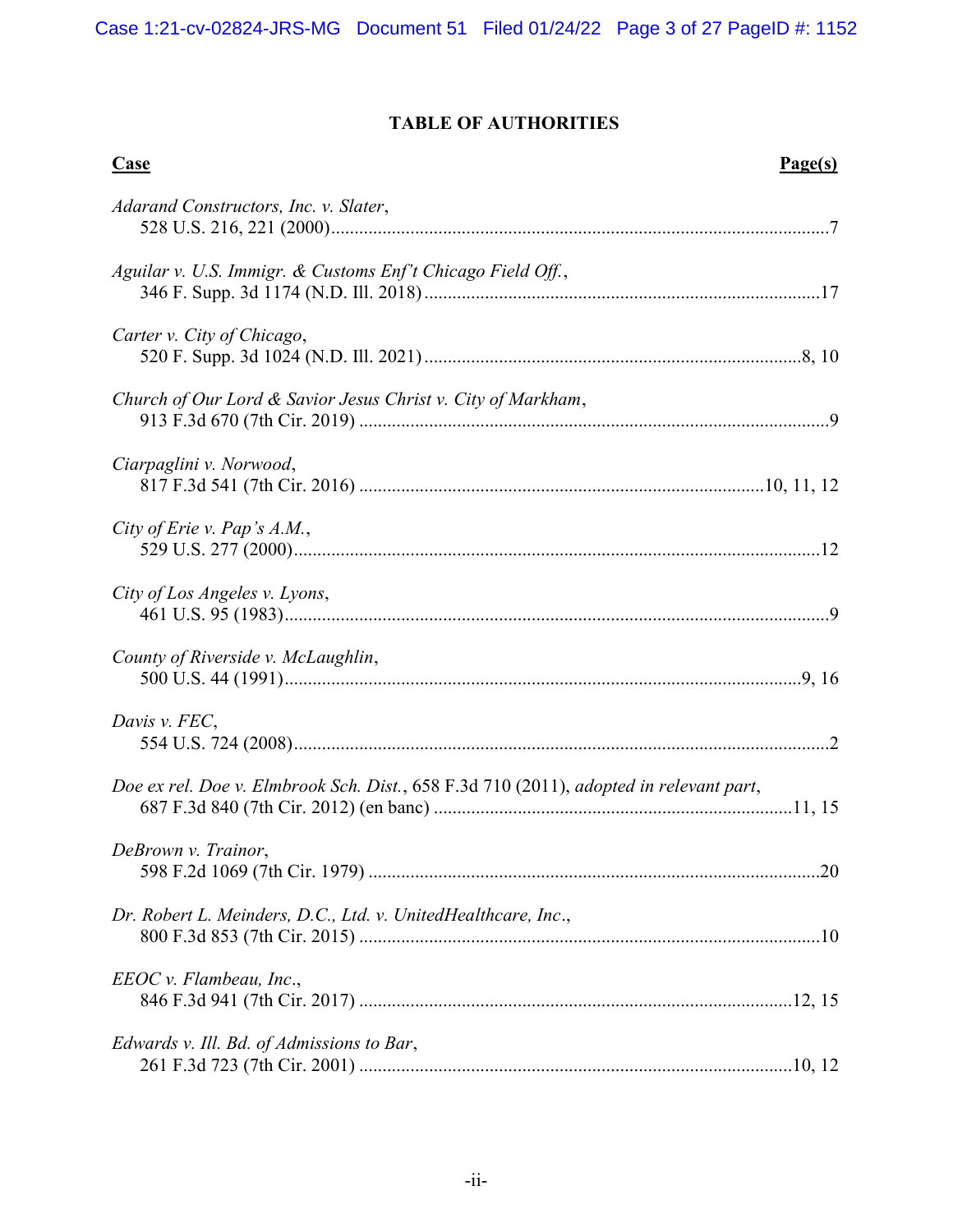| Espenscheid v. DirectSat USA, LLC,                              |
|-----------------------------------------------------------------|
| Fikre v. FBI,                                                   |
| Freedom From Religion Found., Inc. v. Concord Cmty. Schs.,      |
| Friends of the Earth, Inc. v. Laidlaw Env't Servs. (TOC), Inc., |
| Genesis Healthcare Corp. v. Symczyk,                            |
| Gonzalez v. State,                                              |
| Harrell v. Fla. Bar,                                            |
| Heyer v. U.S. Bureau of Prisons,                                |
| Holstein v. City of Chicago,                                    |
| Horner v. Curry,                                                |
| In re McKinney,                                                 |
| Kellytoy Worldwide, Inc. v. Ty, Inc.,                           |
| Kikumura v. Turner,                                             |
| Koss v. Norwood,                                                |
| Lopez-Aguilar v. Marion County Sheriff's Dep't,                 |
|                                                                 |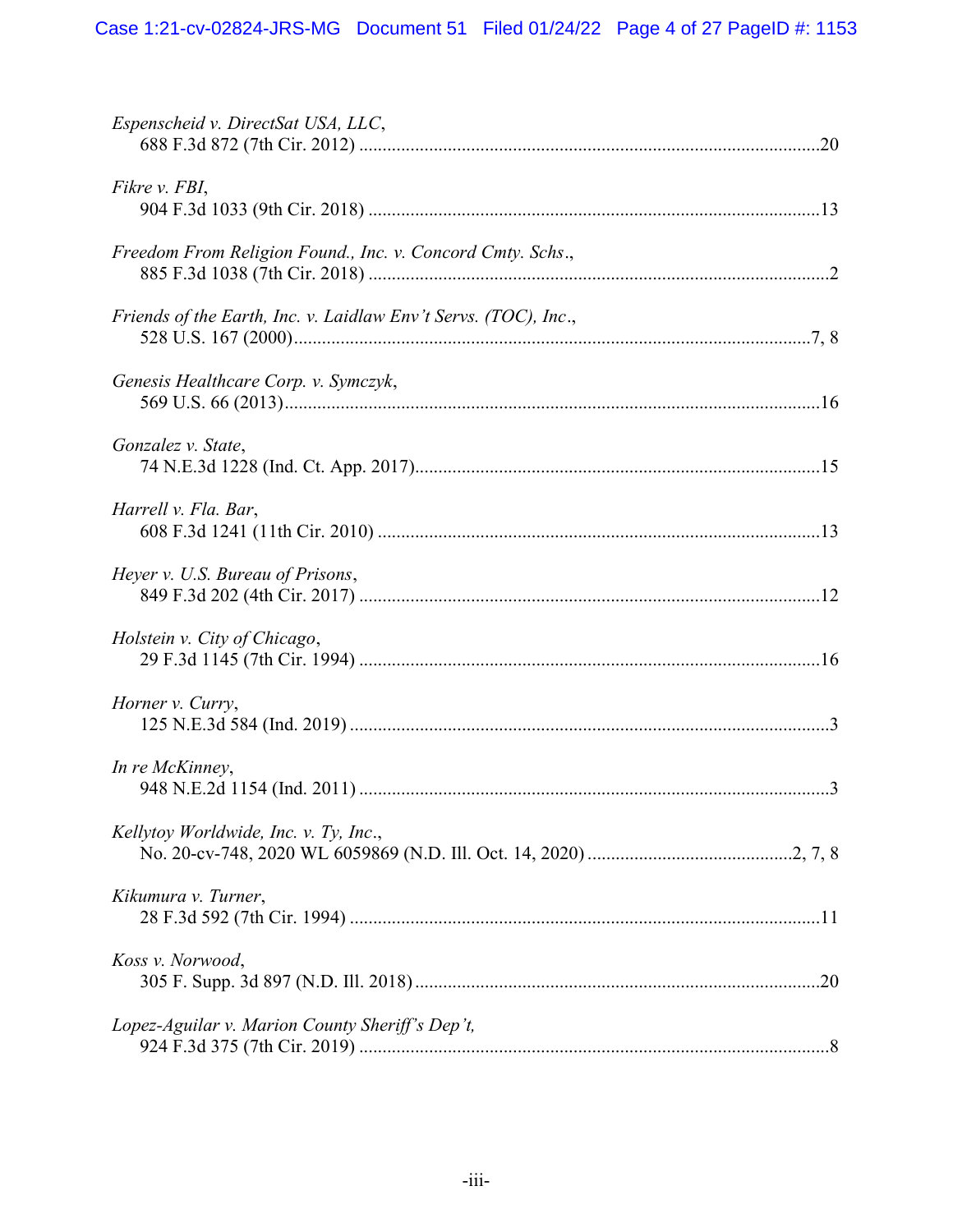| MAO-MSO Recovery II, LLC v. State Farm Mut. Auto. Ins. Co.,          |
|----------------------------------------------------------------------|
| McCormack v. Herzog,                                                 |
| Meyer v. Walthall,                                                   |
| Mhany Mgmt., Inc. v. County of Nassau,                               |
| Milwaukee Police Ass'n v. Bd. of Fire & Police Comm'rs,              |
| Moreno v. Napolitano,                                                |
| Nielsen v. Preap,                                                    |
| Rich v. Sec'y, Fla. Dep't of Corrections,                            |
| O'Shea v. Littleton,                                                 |
| Olson v. Brown,                                                      |
| Primax Recoveries, Inc. v. Sevilla,                                  |
| Rich v. Sec'y, Fla. Dep't of Corrections,                            |
| Serrano v. State,                                                    |
| Serrano v. Customs & Border Patrol,<br>975 F.3d 488 (5th Cir. 2020), |
| Sargent v. State,                                                    |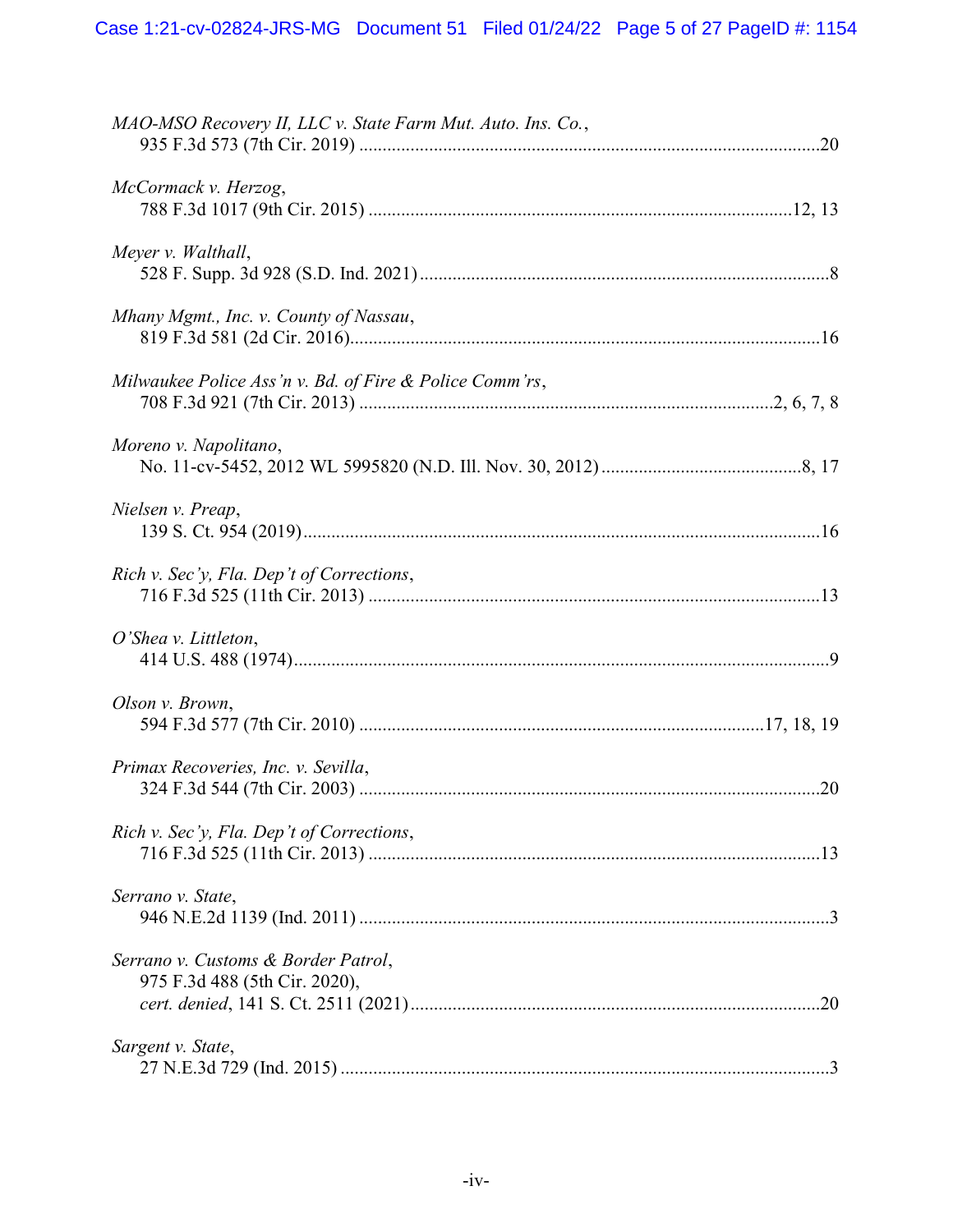| Sosna v. Iowa,                                                                                                  |
|-----------------------------------------------------------------------------------------------------------------|
| State v. Timbs,                                                                                                 |
| Susman v. Lincoln Am. Corp.,                                                                                    |
| Trinity Lutheran Church of Columbia, Inc. v. Comer,                                                             |
| U.S. Parole Comm'n v. Geraghty,                                                                                 |
| Washington v. Marion County Prosecutor,<br>No. 1:16-cv-2980-JMS-DML, 2017 WL 897311 (S.D. Ind. Mar. 7, 2017) 18 |
| Washington v. Marion County Prosecutor,                                                                         |
| <b>Codes and Statutes</b>                                                                                       |
|                                                                                                                 |
|                                                                                                                 |
|                                                                                                                 |
|                                                                                                                 |
| <b>Rules</b>                                                                                                    |
|                                                                                                                 |
| <b>Other Authorities</b>                                                                                        |
|                                                                                                                 |
|                                                                                                                 |
| Louis S. Rulli, Prosecuting Civil Asset Forfeiture on Contingency Fees: Looking                                 |
|                                                                                                                 |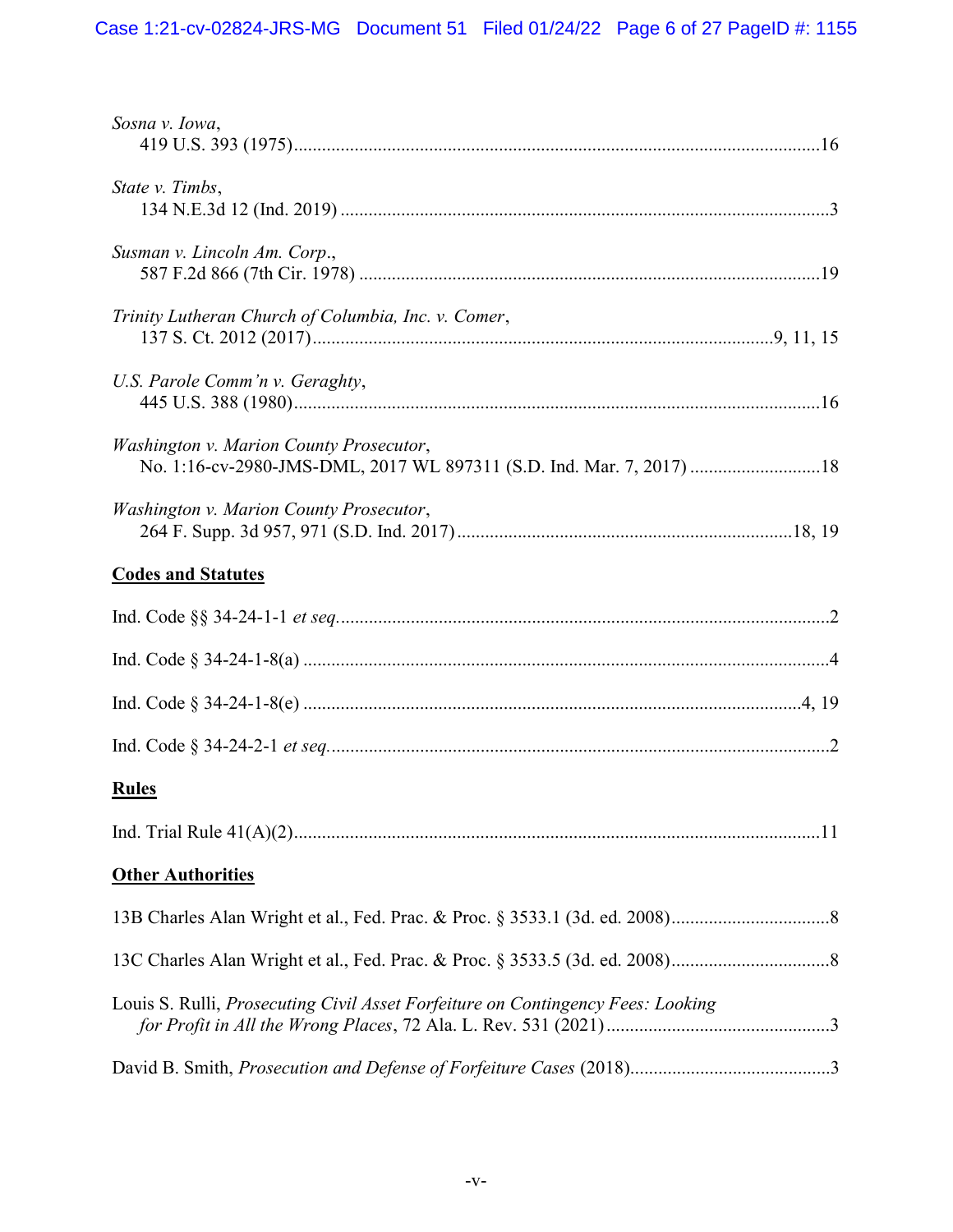#### INTRODUCTION

 This putative class action challenges as unconstitutional Indiana's system of outsourcing civil-forfeiture prosecutions to private, contingency-fee lawyers. When this case began, named plaintiff Amya Sparger-Withers was the target of an active civil-forfeiture action in Hancock County. When this case began, that forfeiture action was being prosecuted by Joshua N. Taylor. When this case began, Taylor, a private attorney, was prosecuting that forfeiture action on a contingency-fee basis.

Sparger-Withers filed this lawsuit on November 10, 2021. In her complaint, she named Taylor and sixteen prosecutors as defendants. Also on November 10, she moved to certify a class of all current and future defendants in Taylor-prosecuted forfeiture actions. "Taylor's contingency-fee prosecutions violate each class member's due-process rights in the same way," she asserted, "by systematically impairing their right to a financially disinterested prosecutor."

Taylor reacted swiftly: A week after this lawsuit was filed (and the morning after he was served with process), he voluntarily dismissed the state-court forfeiture case against Sparger-Withers. With that action dismissed, he and his co-defendants then filed their  $12(b)(1)$  motion here, claiming that Sparger-Withers "lacks standing to bring this case" and that this Court in turn "lacks jurisdiction to hear it." Defs.' Mem. (ECF No. 47 at 1). Meanwhile, Taylor has forged ahead with dozens of other forfeiture actions—against everyone, that is, who is not currently a named plaintiff in this lawsuit.

Even on its own terms, Defendants' 12(b)(1) motion is an easy candidate for denial. Defendants couch their motion in terms of "standing." Yet throughout, they concede (correctly) that Sparger-Withers alleges she was suffering an ongoing, concrete harm at the suit's commencement. E.g., Defs.' Mem. (ECF No. 47 at 4) ("Plaintiff . . . alleges that her injury arises from Taylor's ongoing prosecution of her case under his contract with Hancock County."

-1-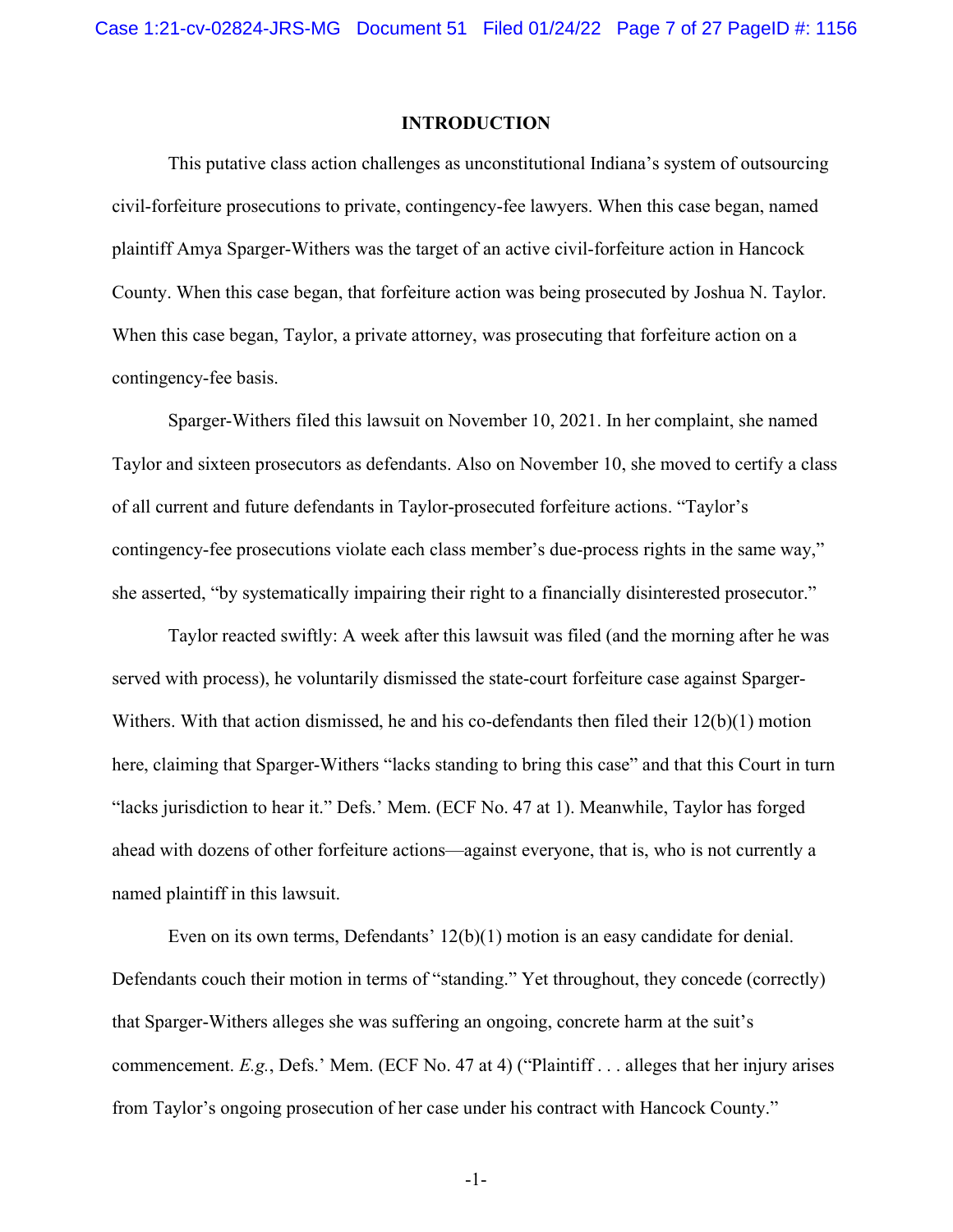(emphasis omitted)). Because "[t]he question of standing looks to the state of affairs at the suit's commencement," Defendants' concessions about the state of affairs at the suit's commencement are a straightforward basis for denying their motion. See Kellytoy Worldwide, Inc. v. Ty, Inc., No. 20-cv-748, 2020 WL 6059869, at \*1 (N.D. Ill. Oct. 14, 2020); see also Davis v. FEC, 554 U.S. 724, 734 (2008).

Defendants nonetheless contend that events *post-dating* the case's filing—Taylor's without-prejudice dismissal of Sparger-Withers's forfeiture action and the return of her money extinguish this Court's jurisdiction. But that focus on post-filing events sounds not in standing, but a different doctrine altogether: mootness. Milwaukee Police Ass'n v. Bd. of Fire & Police Comm'rs, 708 F.3d 921, 928 (7th Cir. 2013) ("[W]hen a party with standing at the inception of the litigation loses it due to intervening events, the inquiry is really one of mootness." (citation omitted)). Defendants do not mention mootness. They do not argue mootness. They do not acknowledge their "heavy" and "stringent" burden of proving mootness. Freedom From Religion Found., Inc. v. Concord Cmty. Schs., 885 F.3d 1038, 1051 (7th Cir. 2018) (citation omitted). And substantively, the case isn't moot; it fits within no fewer than three exceptions to the mootness doctrine—the voluntary-cessation, inherently-transitory, and picking-off exceptions.

#### BACKGROUND

### A. Legal background

1. Like many states, Indiana has a civil-forfeiture regime under which it can sue to confiscate property linked to certain crimes. Ind. Code §§ 34-24-1-1 et seq.; Ind. Code §§ 34-24-2-1 et seq. Often, the state need not show that the property's owner is guilty of any wrongdoing, only that his or her property has a connection to a crime. "Civil forfeiture," in the Indiana Supreme Court's words, "is a device, a legal fiction, authorizing legal action against inanimate objects for participation in alleged criminal activity, regardless of whether the property

-2-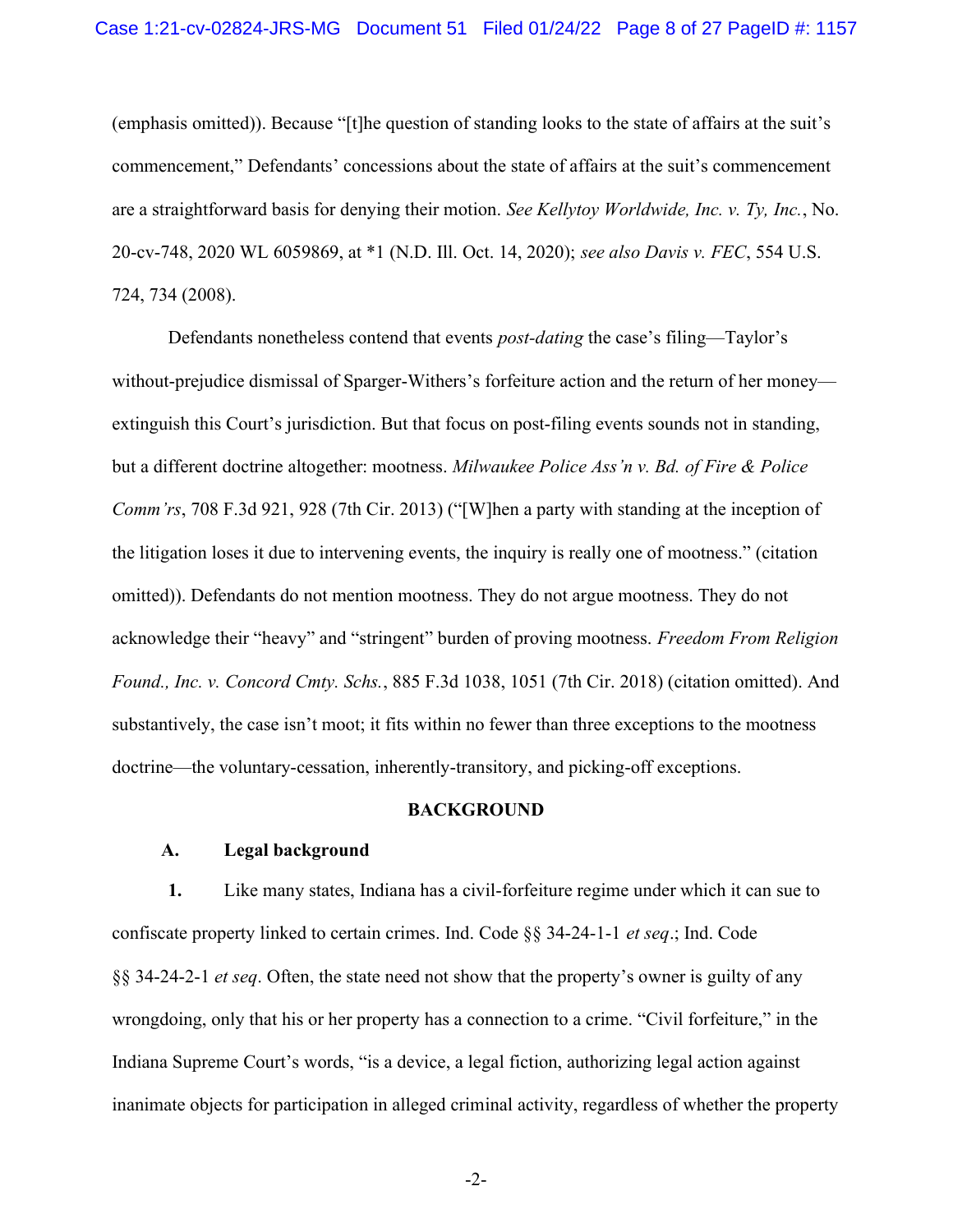owner is proven guilty of a crime—or even charged with a crime." Serrano v. State, 946 N.E.2d 1139, 1140 (Ind. 2011).

The system is both "punitive and profitable." State v. Timbs, 134 N.E.3d 12, 21 (Ind. 2019). It is "punitive for those whose property is confiscated; and profitable for the government, which takes ownership of the property." *Id*. It is also vulnerable to abuse. The Indiana Supreme Court, for example, has characterized "the way Indiana carries out civil forfeitures" as "concerning." Id. at 31; see also id. at 33 (commenting on "the widened use of aggressive in rem forfeiture practices" nationwide). Individual members of that court have likewise noted "overreach," Sargent v. State, 27 N.E.3d 729, 735 (Ind. 2015) (Massa, J., dissenting); have likened civil forfeiture to a "law enforcement Weapon[] of Mass Destruction," id.; and have voiced "serious concerns with the way Indiana carries out civil forfeitures." Horner v. Curry, 125 N.E.3d 584, 612 (Ind. 2019) (Slaughter, J., concurring in the judgment).

2. In one respect, Indiana is unique: For decades, prosecutors in Indiana have outsourced civil-forfeiture cases to private lawyers on a contingency-fee basis. These arrangements inject direct financial self-interest into the justice system. And they are notorious. A leading treatise on civil forfeiture describes them as a "scandal." David B. Smith, Prosecution and Defense of Forfeiture Cases  $\P$  1.01, at 1-13 (2018). They have even led to at least one instance of attorney discipline. In 2011, the prosecuting attorney for Delaware County had his license suspended for having abdicated "his duties as a public official" in service of "his private interest in his continued pursuit of forfeiture property." In re McKinney, 948 N.E.2d 1154, 1155- 56 (Ind. 2011) (per curiam).

 For all that, Indiana remains a "defiant outlier" when it comes to contingency-fee forfeitures. Louis S. Rulli, Prosecuting Civil Asset Forfeiture on Contingency Fees: Looking for

-3-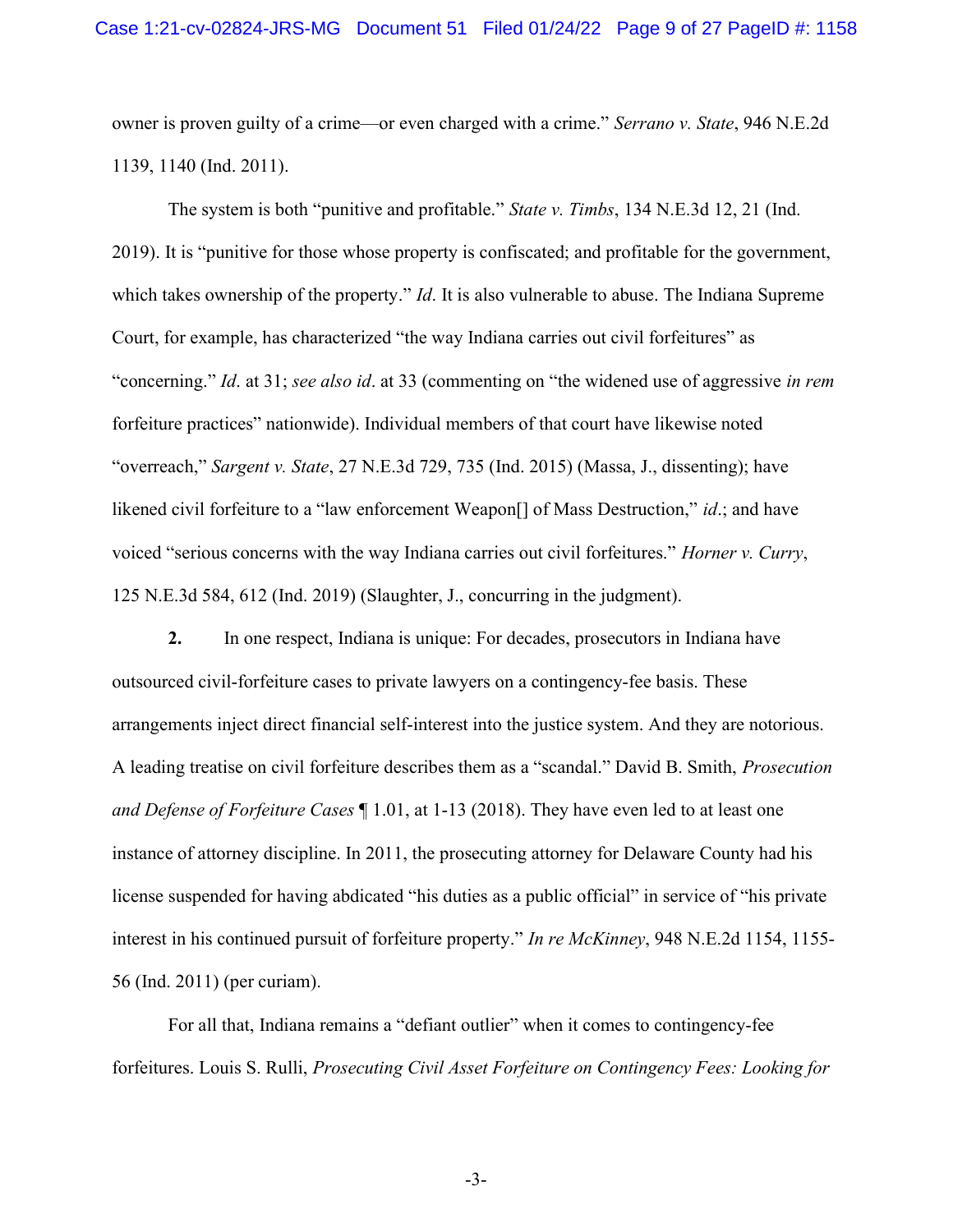Profit in All the Wrong Places, 72 Ala. L. Rev. 531, 561 (2021). In 2018, in fact, the General Assembly doubled down, codifying contingency-fee forfeitures into statutory law. As amended, Indiana's Civil Forfeiture Statute now provides explicitly that county prosecuting attorneys "may retain an attorney to bring an action under this chapter." Ind. Code § 34-24-1-8(a). Those private lawyers can be compensated *only* through contingency-fee arrangements, pocketing as much as a one-third cut from each case they win. Id. § 34-24-1-8(e).

3. Defendant Joshua N. Taylor is one of the most prolific contingency-fee forfeiture prosecutors in Indiana; he prosecutes civil-forfeiture actions in no fewer than sixteen counties. Under his contingency-fee agreements, Taylor stands to profit personally—up to 30 percent of all recovered proceeds—if the State wins or settles a civil-forfeiture action he prosecutes. See id.; see also Compl. Ex. 1 (ECF No. 1-1 at 2) ("Contract Between Joshua N. Taylor and the Hancock County Prosecuting Attorney"). By contrast, he does not stand to profit—and may even lose money—if the State loses the civil-forfeiture action (or if the recovery is not large enough to cover his costs of prosecuting it).

#### B. Facts and procedural history

1. Last February, the State of Indiana filed a civil-forfeiture action in the Superior Court of Hancock County, seeking to forfeit \$6,096 police had seized from Amya Sparger-Withers days before. Ex. 9 to Greenberg Decl. Supp. Class Certification (ECF No. 6-12 at 2); Ex. 10 to Greenberg Decl. Supp. Class Certification (ECF No. 6-13 at 2). Joshua N. Taylor represented the State in that action. And under Indiana Code § 34-24-1-8(e) and his contingencyfee arrangement, Taylor stood to profit personally from prosecuting the case.

2. Sparger-Withers filed this putative class action on November 10, 2021. Compl. (ECF No. 1). On that date, the civil-forfeiture case against her remained pending. Compl. ¶ 48 (ECF No. 1 at 11). On that date, Joshua Taylor was prosecuting the civil-forfeiture case and

-4-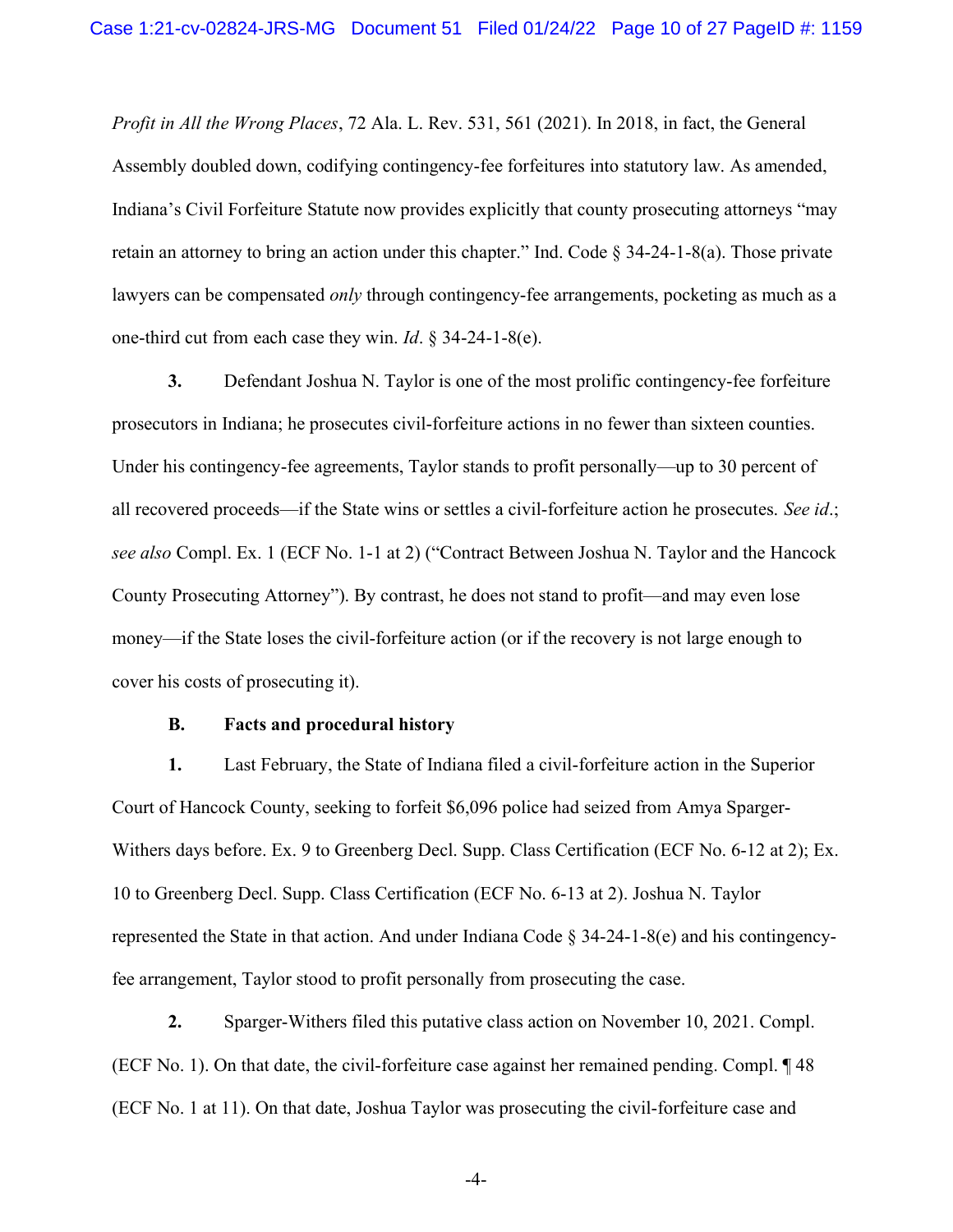doing so on a contingency-fee basis. Compl. ¶¶ 49-50 (ECF No. 1 at 11). On that date, Taylor stood to profit personally from prosecuting the case. Compl. ¶ 53 (ECF No. 1 at 12).

As alleged in Sparger-Withers's complaint, those facts gave rise to a present and ongoing harm. The complaint alleged that Taylor's contingency-fee arrangements "systematically inject personal financial considerations into [his] decisionmaking as the prosecuting attorney in State of Indiana v. Amya A. Sparger and \$6,096.00 in US Currency." Compl. ¶ 62 (ECF No. 1 at 13). The complaint alleged that Sparger-Withers "is harmed by that systematic injection of personal financial considerations into Defendant Joshua N. Taylor's decisionmaking as the prosecuting attorney in State of Indiana v. Amya A. Sparger and \$6,096.00 in US Currency." Compl. ¶ 63 (ECF No. 1 at 13). And the complaint asked the Court to redress that harm by "declar[ing] invalid and eliminat[ing] Defendant Joshua N. Taylor's personal financial stake in the forfeiture actions he prosecutes, including State of Indiana v. Amya A. Sparger and \$6,096.00 in US Currency." Compl. ¶ 68 (ECF No. 1 at 14); Compl. (ECF No. 1 at 19-21) (Request for Relief).

Also on November 10, Sparger-Withers moved for class certification (ECF No. 6). Joshua Taylor was personally served with process the following Monday, November 15. Aff. of Service (ECF No. 33 at 1).

3. Taylor reacted quickly; at 8:41 the next morning, he filed a two-sentence motion to voluntarily dismiss the forfeiture case against Sparger-Withers. Ex. 6 to Defs.' MTD (ECF 46- 6 at 2). The State "no longer wishes to prosecute this cause," he advised. Id. The state court granted the motion a day later and dismissed the case. Ex. 7 to Defs.' MTD (ECF 46-7 at 2).

4. Taylor and the other defendants then jointly moved to dismiss this action under Rule 12(b)(1). Sparger-Withers's "alleged harm arose solely out of Taylor's prosecution of the civil forfeiture of her property," they observe. Defs.' Mem. (ECF No. 47 at 5). Because "th[at]

-5-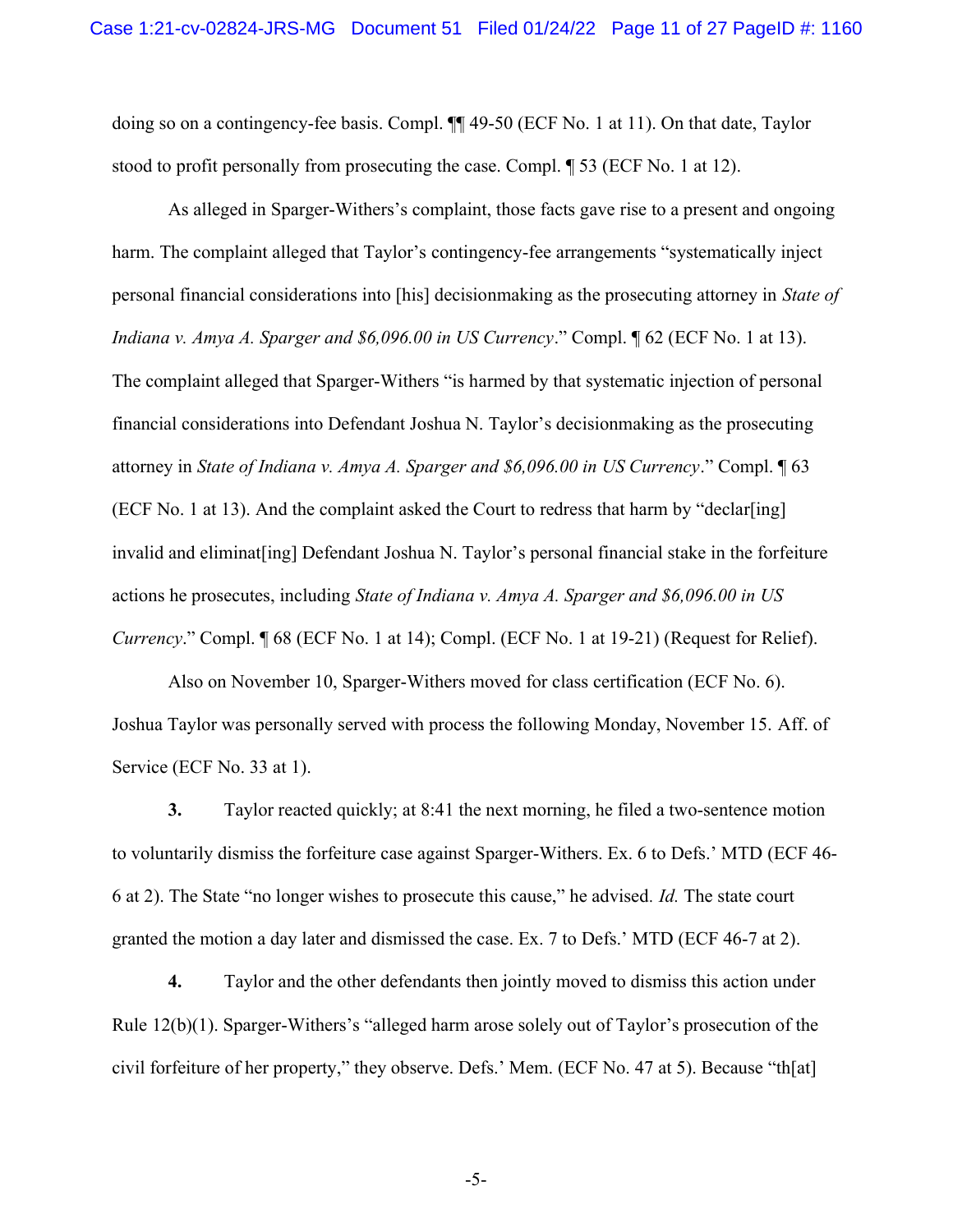case has been dismissed and the money returned," they contend that Sparger-Withers now "lacks standing to maintain this suit." Defs.' Mem. (ECF No. 47 at 4, 5).

#### ARGUMENT

 Defendants' motion is a straightforward candidate for denial. In Defendants' view, Amya Sparger-Withers lost Article III standing a week after this case began, when Joshua Taylor voluntarily dismissed the civil-forfeiture action against her. But that argument confuses standing with mootness. Under either doctrine, moreover, this case presents a live controversy and should proceed to the merits.

## I. It is undisputed that Amya Sparger-Withers had standing on the date that matters—the day this lawsuit was filed.

A. Defendants' motion begins and ends with Article III standing. At every turn, however, the motion confirms that Amya Sparger-Withers had standing to bring this case. "Standing is evaluated at the time suit is filed." *Milwaukee Police Ass'n v. Bd. of Fire & Police* Comm'rs, 708 F.3d 921, 928 (7th Cir. 2013). And when this suit was filed, the civil-forfeiture case against Amya Sparger-Withers was active. Compl. ¶ 48 (ECF No. 1 at 11). Joshua Taylor was actively prosecuting that case. Compl.  $\parallel$  49 (ECF No. 1 at 11). He was acting on a contingency-fee basis. Compl. ¶¶ 50-58 (ECF No. 1 at 11-12). As alleged in the complaint, that arrangement visited a present and ongoing harm on Sparger-Withers. Compl. ¶¶ 59-64 (ECF No. 1 at 12-13). That harm was traceable to Taylor (Compl. ¶¶ 59-64 (ECF No. 1 at 12-13)) and redressable by a favorable judgment (Compl. ¶ 68 (ECF No. 1 at 14)).

Defendants contest none of this. Quite the opposite: They concede repeatedly that Sparger-Withers's complaint pleaded a cognizable harm. "Plaintiff . . . alleges," they acknowledge, "that her injury arises from Taylor's ongoing prosecution of her case under his contract with Hancock County." Defs.' Mem. (ECF No. 47 at 4) (emphasis omitted). "Plaintiff's

-6-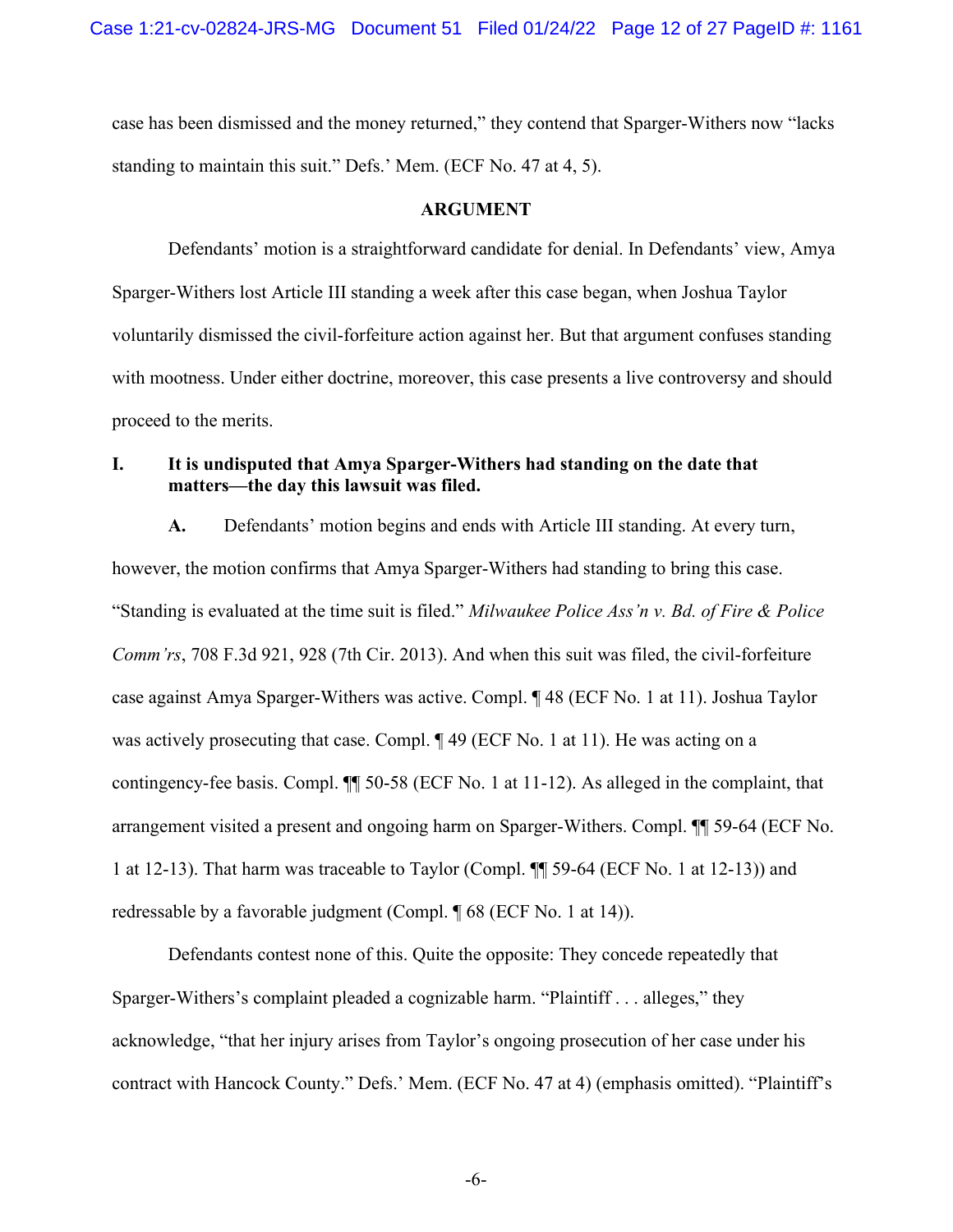alleged harm," they reiterate, "arose . . . out of Taylor's prosecution of the civil forfeiture of her property." Defs.' Mem. (ECF No. 47 at 5). That should be the end of the matter. In the Seventh Circuit (and everywhere else), "[t]he question of standing looks to the state of affairs at the suit's commencement." Kellytoy Worldwide, Inc. v. Ty, Inc., No. 20-cv-748, 2020 WL 6059869, at  $*1$ (N.D. Ill. Oct. 14, 2020); see also Friends of the Earth, Inc. v. Laidlaw Env't Servs. (TOC), Inc., 528 U.S. 167, 184 (2000) (affirming plaintiffs' standing because "it is undisputed that [the defendant's] unlawful conduct . . . was occurring at the time the complaint was filed"). And here, Defendants appear to concur that Sparger-Withers was suffering an ongoing, redressable harm when this suit began.

B. Defendants nonetheless contend that the case should be dismissed for lack of standing. Their arguments lack merit.

Foremost, Defendants assert that factual developments *post-dating* this case's filing strip Sparger-Withers of standing. Defs.' Mem. (ECF No. 47 at 4-5). A week after this case began, Defendants observe, Joshua Taylor voluntarily dismissed the civil-forfeiture action against Sparger-Withers. In Defendants' view, that post-complaint development (paired with the return of her money) extinguished her standing in this lawsuit. To repeat, however, "[t]he question of standing looks to the state of affairs at the suit's commencement"—not after. Kellytoy Worldwide, Inc., 2020 WL 6059869, at \*1. So Defendants' focus on more recent developments sounds not in "standing," but in a different doctrine entirely: mootness. See Milwaukee Police Ass'n, 708 F.3d at 928 ("[W]hen a party with standing at the inception of the litigation loses it due to intervening events, the inquiry is really one of mootness." (citation omitted)).<sup>1</sup>

<sup>&</sup>lt;sup>1</sup> See also Adarand Constructors, Inc. v. Slater, 528 U.S. 216, 221 (2000) (per curiam) ("[T]he Tenth Circuit 'confused mootness with standing,' and as a result placed the burden of proof on the wrong party." (internal citation omitted)); *Friends of the Earth, Inc.*, 528 U.S. at 174 ("[T]he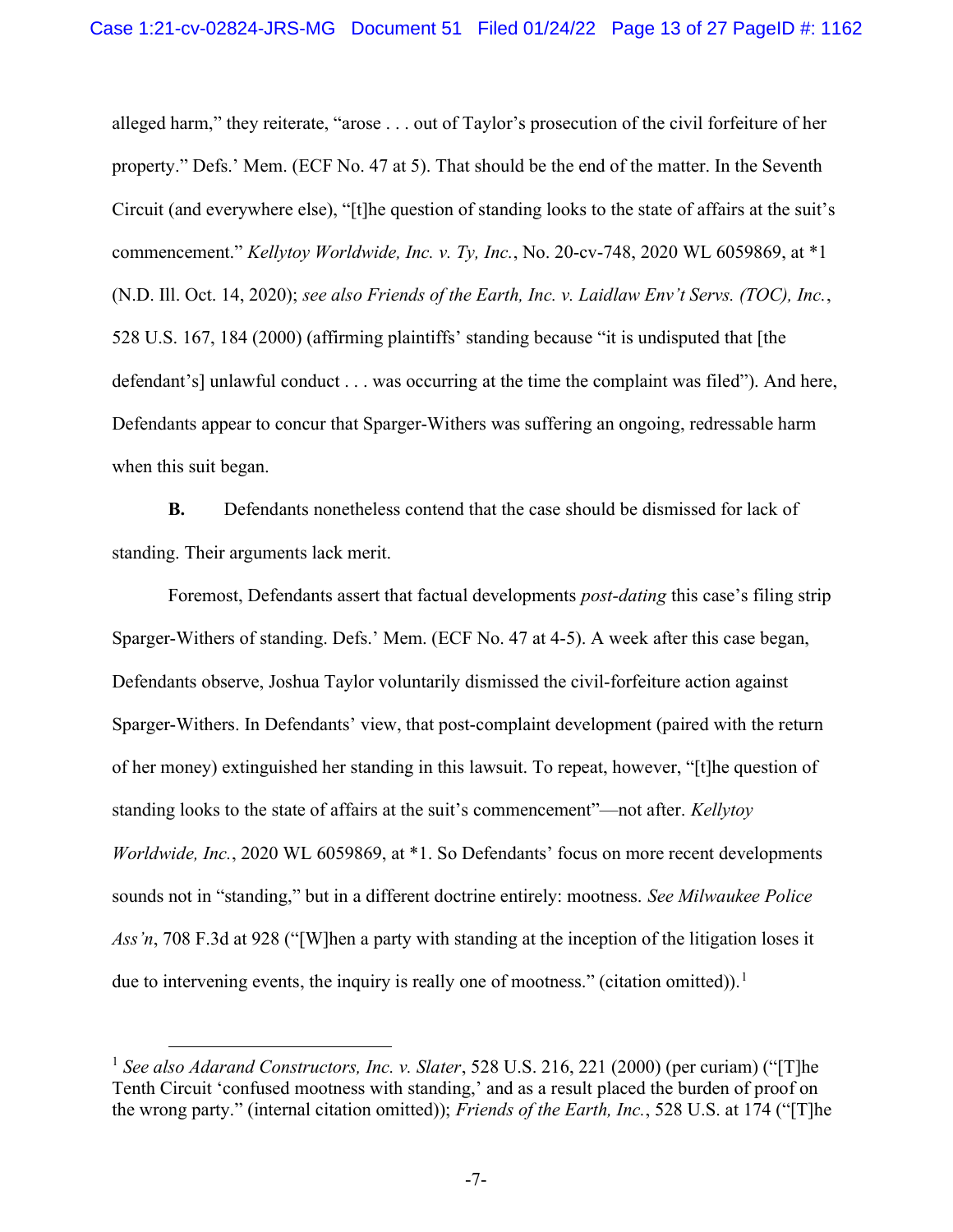That distinction—between standing and mootness—is a "critical" one. See id. While courts often shorthand mootness as "'standing set in a time frame,'" Friends of the Earth, Inc., 528 U.S. at 190 (critiquing the phrase), the two doctrines differ in important ways. For example, it is the plaintiff's burden to show initial standing, but it is the defendant's to prove mootness. Id. Mootness also admits of many exceptions that do not apply to the initial standing analysis.  $E.g.,$ id., at 190-91. In short, the two doctrines are "sharply different." 13C Charles Alan Wright et al., Fed. Prac. & Proc. § 3533.5, at 240 (3d. ed. 2008); see also 13B Charles Alan Wright et al., Fed. Prac. & Proc. § 3533.1 at 737 n.22 (3d. ed. 2008) ("The Court's frequent references to mootness as a time dimension of standing must not engender confusion of mootness with standing."). Whatever might be said of mootness (more on that below), Sparger-Withers alleged an ongoing, redressable harm when this case began. For standing purposes, Article III requires nothing more.

For much the same reason, the precedents on which Defendants rely have no application here; in each, the plaintiffs lacked standing because they alleged no current or imminent injury at the time their case began. In Lopez-Aguilar v. Marion County Sheriff's Dep't, for instance, the plaintiff sought an injunction against the local sheriff's detaining removable non-citizens. 924 F.3d 375, 393 (7th Cir. 2019), cited at Defs.' Mem. (ECF No. 47 at 7-8). When Antonio Lopez-Aguilar filed his suit, however, he was not currently being detained and could allege only "a

Court of Appeals incorrectly conflated our case law on initial standing to bring suit with our case law on postcommencement mootness." (internal citations omitted)); Meyer v. Walthall, 528 F. Supp. 3d 928, 949 (S.D. Ind. 2021) ("At the outset, the Court notes that the parties conflate concepts of standing and mootness."); Carter v. City of Chicago, 520 F. Supp. 3d 1024, 1032 (N.D. Ill. 2021) ("[The plaintiff] also argues that the City's [standing] argument really centers on mootness, and the Court again agrees with [the plaintiff]."); Kellytoy Worldwide, Inc. v. Ty, Inc., No. 20-cv-748, 2020 WL 6059869, at \*1 (N.D. Ill. Oct. 14, 2020) ("[I]f there is any jurisdictional problem, it is one of mootness, not standing."); Moreno v. Napolitano, No. 11-cv-5452, 2012 WL 5995820, at \*5 (N.D. Ill. Nov. 30, 2012) (rejecting government's standing argument because it "is based on an intervening event" and instead analyzing jurisdictional question as one of mootness).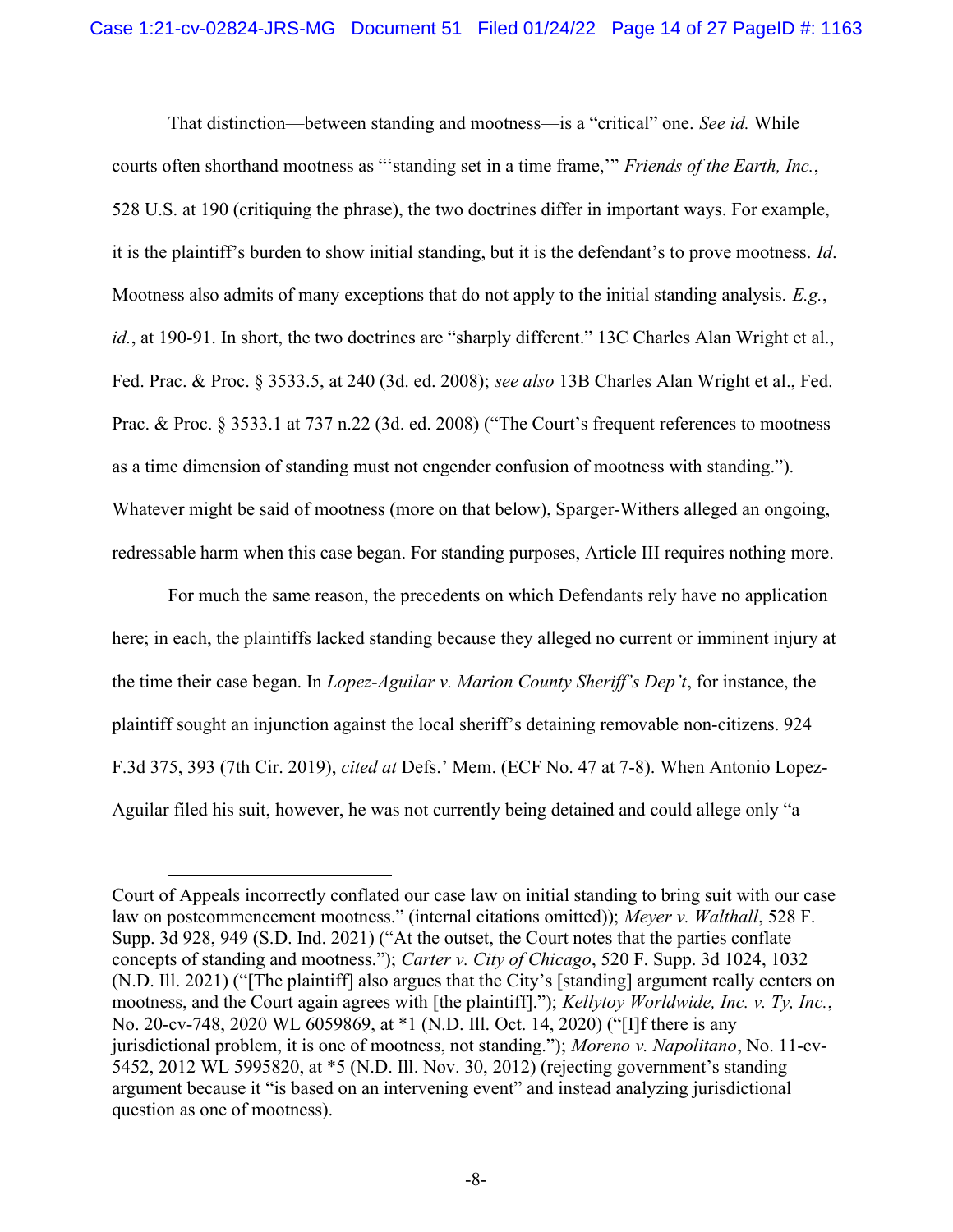single past incident" from two years before. Id. The plaintiffs in O'Shea v. Littleton similarly alleged only "[p]ast exposure to illegal conduct" and no "continuing, present" harm "at the time the complaint was filed." 414 U.S. 488, 495, 496 (1974), cited at Defs.' Mem. (ECF No. 47 at 7- 8). The same is true of the plaintiff in City of Los Angeles v. Lyons, 461 U.S. 95, 105 (1983), cited at Defs.' Mem. (ECF No. 47 at 7). In each of these cases, the "constitutionally objectionable practice [had] ceased altogether before the plaintiff filed his complaint." County of Riverside v. McLaughlin, 500 U.S. 44, 51 (1991). That is why the plaintiffs lacked standing to seek forward-looking relief.

That is also why this case is different. Unlike the plaintiffs in *Lopez-Aguilar* and O'Shea and Lyons, Amya Sparger-Withers alleges that she was "suffering a direct and current injury" on the date this case began. See id.; see also Compl.  $\P\P$  48-64 (ECF No. 1 at 11-13). That "injury was at that moment capable of being redressed." See McLaughlin, 500 U.S. at 51. Defendants (correctly) appear to concede as much. Defs.' Mem. (ECF No. 47 at 4-5). So "[t]his case is easily distinguished from Lyons" and the other decisions Defendants cite, and Article III's standing requirement is met. See McLaughlin, 500 U.S. at 51.

## II. This case continues to present a live controversy.

As noted above, Defendants' argument implicates mootness more than standing. Under the mootness doctrine, too, however, this case presents a live controversy. "[A] case becomes moot 'only when it is impossible for a court to grant any effectual relief whatever to the prevailing party." Church of Our Lord & Savior Jesus Christ v. City of Markham, 913 F.3d 670, 679 (7th Cir. 2019). And here, neither Sparger-Withers's individual claim nor the putative class claim is moot. As to the individual claim, Defendants "ha[ve] not carried the 'heavy burden' of making 'absolutely clear' that [they] could not revert" to their unconstitutional behavior. Trinity Lutheran Church of Columbia, Inc. v. Comer, 137 S. Ct. 2012, 2019 n.1 (2017). That means

-9-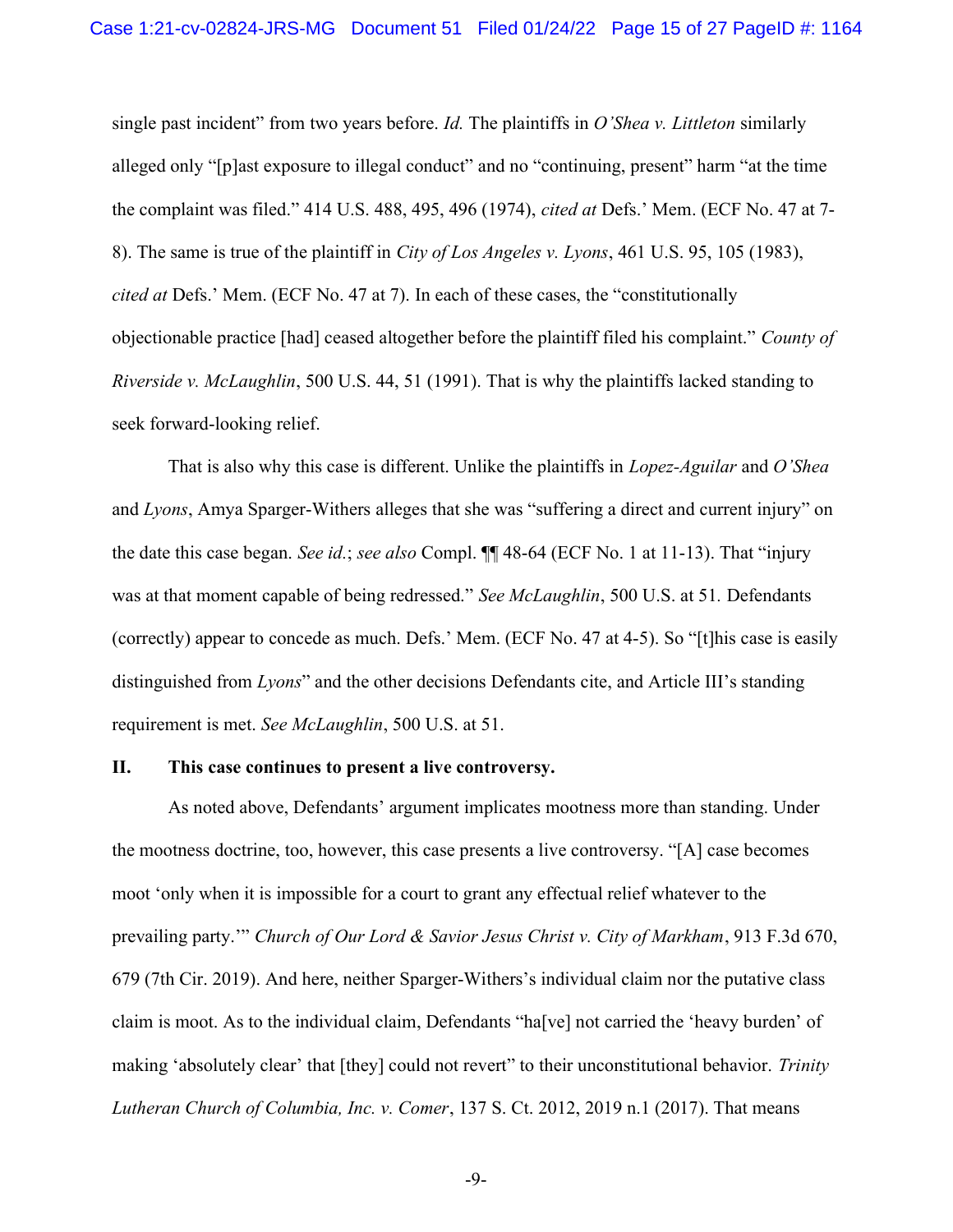Sparger-Withers has the right to proceed on behalf of both herself and the class. Even had Sparger-Withers's claim been successfully mooted, moreover, two doctrines specific to class actions—the "inherently transitory" exception and the "picking off" exception—would secure the Court's jurisdiction over the class. $<sup>2</sup>$ </sup>

## A. Joshua Taylor's act of voluntary cessation does not moot Amya Sparger-Withers's individual claim.

Defendants suggest that by voluntarily dismissing the forfeiture action against Amya Sparger-Withers, Joshua Taylor extinguished this Court's power to hear this case. But that is precisely the sort of "voluntary cessation" that cannot divest the federal courts of jurisdiction. To start, Taylor dismissed the forfeiture action against Sparger-Withers without prejudice, meaning the dismissal does not unambiguously prevent him from "resum[ing] [his challenged] behavior at any time." See Edwards v. Ill. Bd. of Admissions to Bar, 261 F.3d 723, 728 (7th Cir. 2001). The record also suggests that the dismissal was "an individually targeted effort to neutralize [this] lawsuit"—the precise mischief the voluntary-cessation doctrine exists to prevent. *Ciarpaglini v.* Norwood, 817 F.3d 541, 545 (7th Cir. 2016). For each of these reasons, Defendants cannot carry their burden of proving mootness as to Sparger-Withers's individual claim.

 $2^2$  Because mootness, like standing, implicates the Court's subject-matter jurisdiction, this brief addresses mootness as well. To be clear, however, Defendants have made no argument in favor of mootness. Nor have they tried to carry their burden of proving mootness. Cf. Carter v. City of Chicago, 520 F. Supp. 3d 1024, 1032-33 (N.D. Ill. 2021) (observing that "the City's [standing] argument really centers on mootness" and denying Rule 12(b)(1) motion because "[t]he City has not even attempted, at this time, to meet its 'heavy burden' of showing that [the plaintiff's] action is moot"). If at any point Defendants were to argue mootness, Sparger-Withers would be entitled to respond (if necessary, by sur-reply) to whatever arguments Defendants might make. Dr. Robert L. Meinders, D.C., Ltd. v. UnitedHealthcare, Inc., 800 F.3d 853, 858 (7th Cir. 2015) ("Due process, we have cautioned, requires that a plaintiff be given an opportunity to respond to an argument or evidence raised as a basis to dismiss his or her claims.").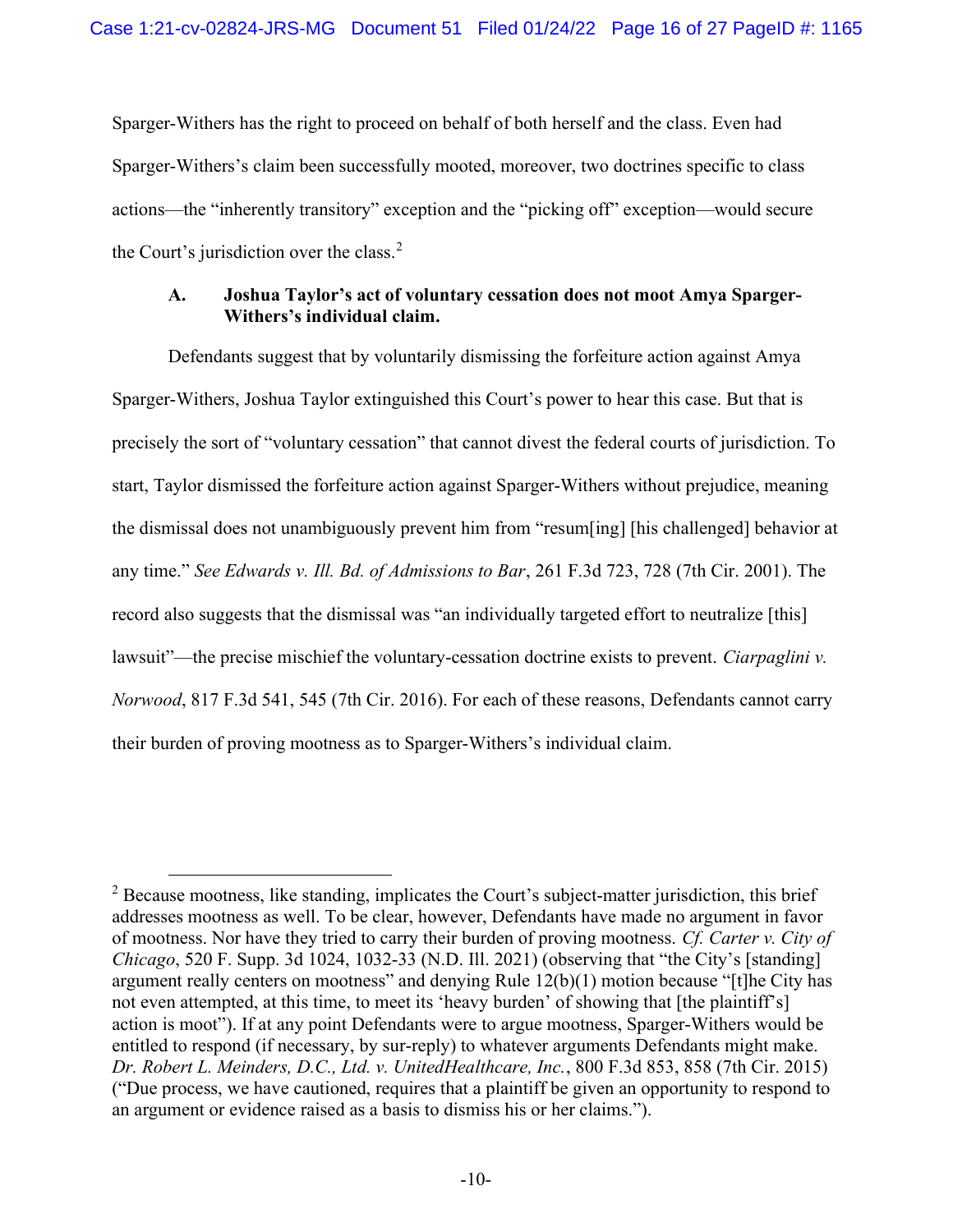## 1. Because Taylor dismissed the forfeiture action against Sparger-Withers without prejudice, Defendants cannot carry their burden of proving mootness.

"Courts are understandably skeptical when a defendant seeks dismissal of an injunctive claim as moot on the ground that it has changed its practice while reserving the right to go back to its old ways after the lawsuit is dismissed." *Id.* at 544. For that reason, "a defendant seeking dismissal based on its voluntary change of practice or policy must clear a high bar." Id. at 545. It is the defendant's "'heavy burden' of making 'absolutely clear' that it could not revert" to its allegedly wrongful behavior. Trinity Lutheran Church of Columbia, Inc., 137 S. Ct. at 2019 n.1; see also Doe ex rel. Doe v. Elmbrook Sch. Dist., 658 F.3d 710, 719 (2011), adopted in relevant part, 687 F.3d 840, 842-43 (7th Cir. 2012) (en banc). And for obvious reasons: Were the rule otherwise, "any government actor who is being sued 'could cease a challenged practice to thwart the lawsuit, and then return to old tricks once the coast is clear.'" Kikumura v. Turner, 28 F.3d 592, 597 (7th Cir. 1994).

These principles control here. Promptly after being served with process in this case, Taylor voluntarily dismissed the forfeiture action against Sparger-Withers. In doing so, however, he used a device that leaves the door open to violating her rights again in the future: a dismissal without prejudice. *Compare* Ind. Trial Rule  $41(A)(2)$  ("Unless otherwise specified in the order, a dismissal under this subsection is without prejudice"), with Ex. 7 to Defs.' MTD (ECF No. 46-7 at 2) ("The Court . . . now GRANTS Plaintiff's Motion to Dismiss.").<sup>3</sup> That fits this case neatly

 $3$  In other cases, Taylor has explicitly designated his voluntary dismissals "with prejudice." See, e.g., Ex. 1 to Greenberg Decl. Opp. MTD (ECF No. 50-2 at 2) ("The Plaintiff having filed its Motion to Dismiss, and the Court being duly advised, NOW ORDERS this above entitled cause of action dismissed with prejudice."); Ex. 2 to Greenberg Decl. Opp. MTD (ECF No. 50-3 at 2) (similar); Ex. 3 to Greenberg Decl. Opp. MTD (ECF No. 50-4 at 2) (similar); Ex. 4 to Greenberg Decl. Opp. MTD (ECF No. 50-5 at 2) (similar).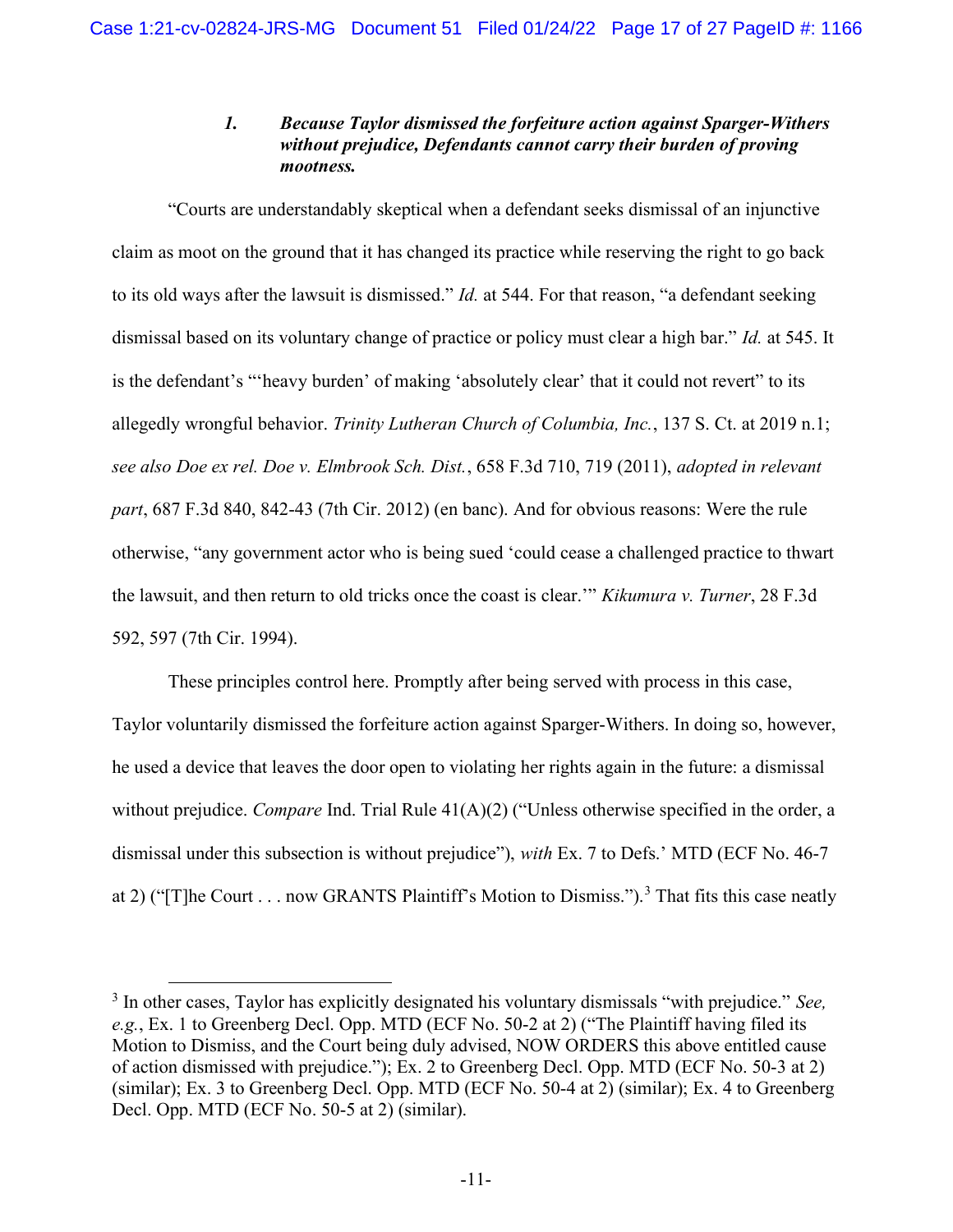within the voluntary-cessation doctrine. The Seventh Circuit has "long recognized" that "a defendant can not moot a claim simply by voluntarily ceasing behavior when it is free to resume that behavior at any time." Edwards, 261 F.3d at 728. And Defendants seek to execute just such a maneuver here; the whole point of a dismissal without prejudice, after all, is to try to leave the filer "free to resume [their case] at any time." See id. at 728; cf. McCormack v. Herzog, 788 F.3d 1017, 1025 (9th Cir. 2015) (denying prosecutor's bid to moot case because "[t]he discretionary decision to not re-file criminal charges against [the plaintiff] is neither 'entrenched' nor 'permanent'"). Simply, Taylor "retains the authority and capacity to repeat [the] alleged harm" against Sparger-Withers. See Heyer v. U.S. Bureau of Prisons, 849 F.3d 202, 219 (4th Cir. 2017) (citation omitted). Sparger-Withers, in turn, retains the right to seek the security of a federalcourt judgment.

## 2. The record raises substantial questions about whether Taylor changed course to try to deprive this Court of jurisdiction.

Even had Taylor disposed of Sparger-Withers's forfeiture case more artfully, this Court still would have the power to hear her federal claim. That is because Taylor's voluntary dismissal appears to reflect, not a "broad shift in policy," but "an individually targeted effort to neutralize [this] lawsuit." Ciarpaglini, 817 F.3d at 545. The federal courts' "interest in preventing litigants from attempting to manipulate . . . jurisdiction" therefore counsels strongly "against a finding of mootness" here. City of Erie v. Pap's A.M., 529 U.S. 277, 288 (2000).

a. The bar for voluntary cessation is high in large part to stop defendants from manipulating federal jurisdiction; the doctrine "aims to eliminate the incentive for a defendant to strategically alter its conduct in order to prevent or undo a ruling adverse to its interest." EEOC v. Flambeau, Inc., 846 F.3d 941, 949 (7th Cir. 2017) (citation omitted). Thus, when circumstances "raise a substantial possibility that 'the defendant has . . . changed course simply

-12-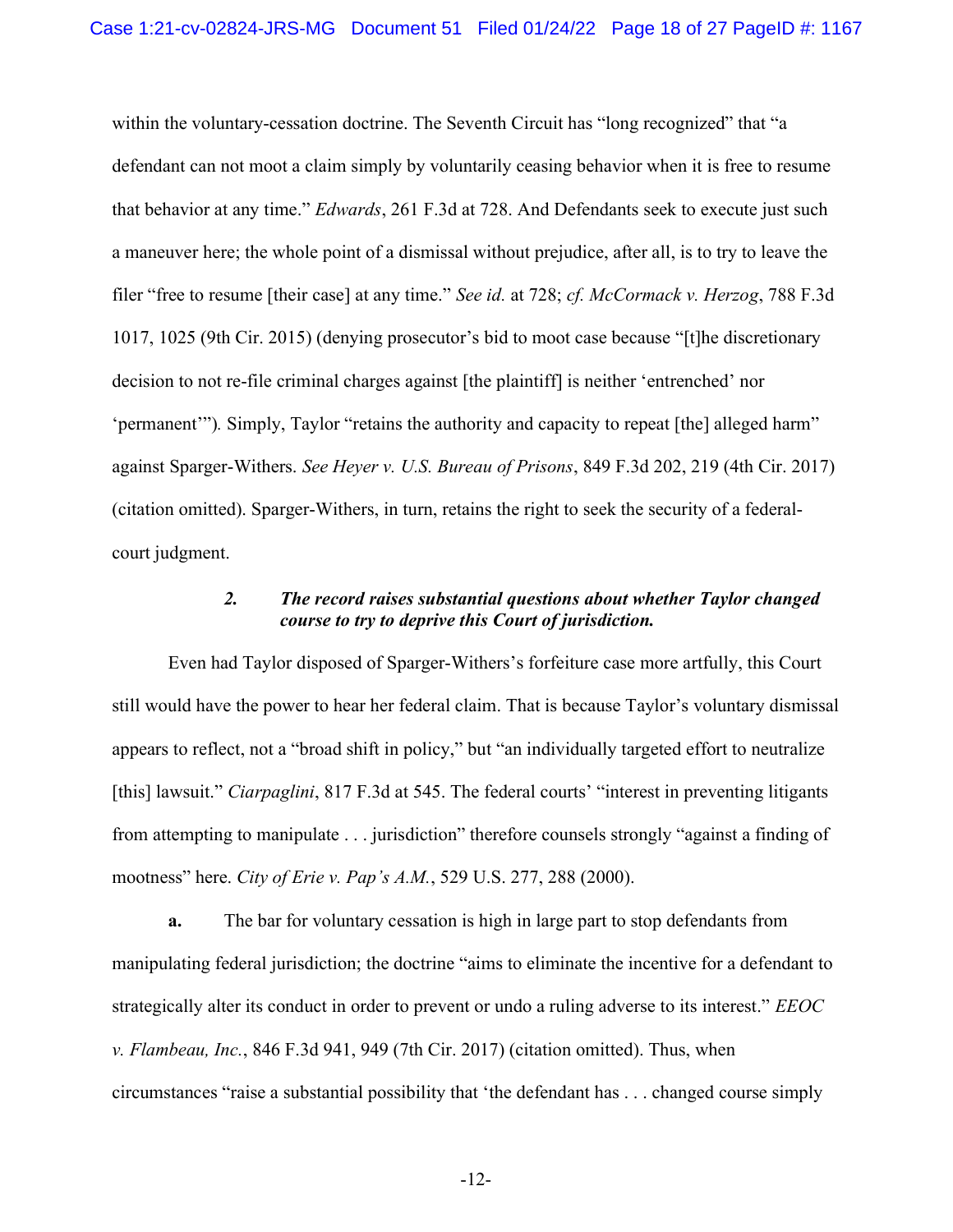to deprive the court of jurisdiction,'" that in itself "prevents [the courts] from finding the controversy moot." Harrell v. Fla. Bar, 608 F.3d 1241, 1267 (11th Cir. 2010). Picking off a civil-rights plaintiff while leaving the challenged law or policy in place exemplifies such a tactic, and it cannot deprive the federal courts of jurisdiction. See id. at 1266-67 ("Short of repealing a statute, if a governmental entity decides in a clandestine or irregular manner to cease a challenged behavior, it can hardly be said that its 'termination' of the behavior is unambiguous."); see also Fikre v. FBI, 904 F.3d 1033, 1039-40 (9th Cir. 2018) (denying bid for mootness in challenge to No Fly List when "the FBI's decision to restore [the plaintiff's] flying privileges is an individualized determination untethered to any explanation or change in policy, much less an abiding change in policy"); McCormack, 788 F.3d at 1025 ("[W] hile a statutory change 'is usually enough to render a case moot,' an executive action that is not governed by any clear or codified procedures cannot moot a claim."); Rich v. Sec'y, Fla. Dep't of Corrections, 716 F.3d 525, 532 (11th Cir. 2013) (concluding that the government's choice to reform a challenged statewide policy "at the prison where [the plaintiff] is incarcerated, and only at that prison," suggests "'an attempt to manipulate jurisdiction'").

b. Those teachings apply with special force here. Take Defendants' explanation for why Taylor dismissed the forfeiture action against Sparger-Withers. In her criminal case— Defendants recount—Sparger-Withers was charged both with possessing marijuana and with dealing it. Defs.' Mem. (ECF No. 47 at 2). But, according to Defendants' motion, Taylor's separate civil-forfeiture action "was predicated only on the dealing charge"—not the charge for possession. Defs.' Mem. (ECF No. 47 at 2). So with Sparger-Withers convicted of possession but acquitted of dealing, Taylor ostensibly dismissed her forfeiture action, not to stymie Article

-13-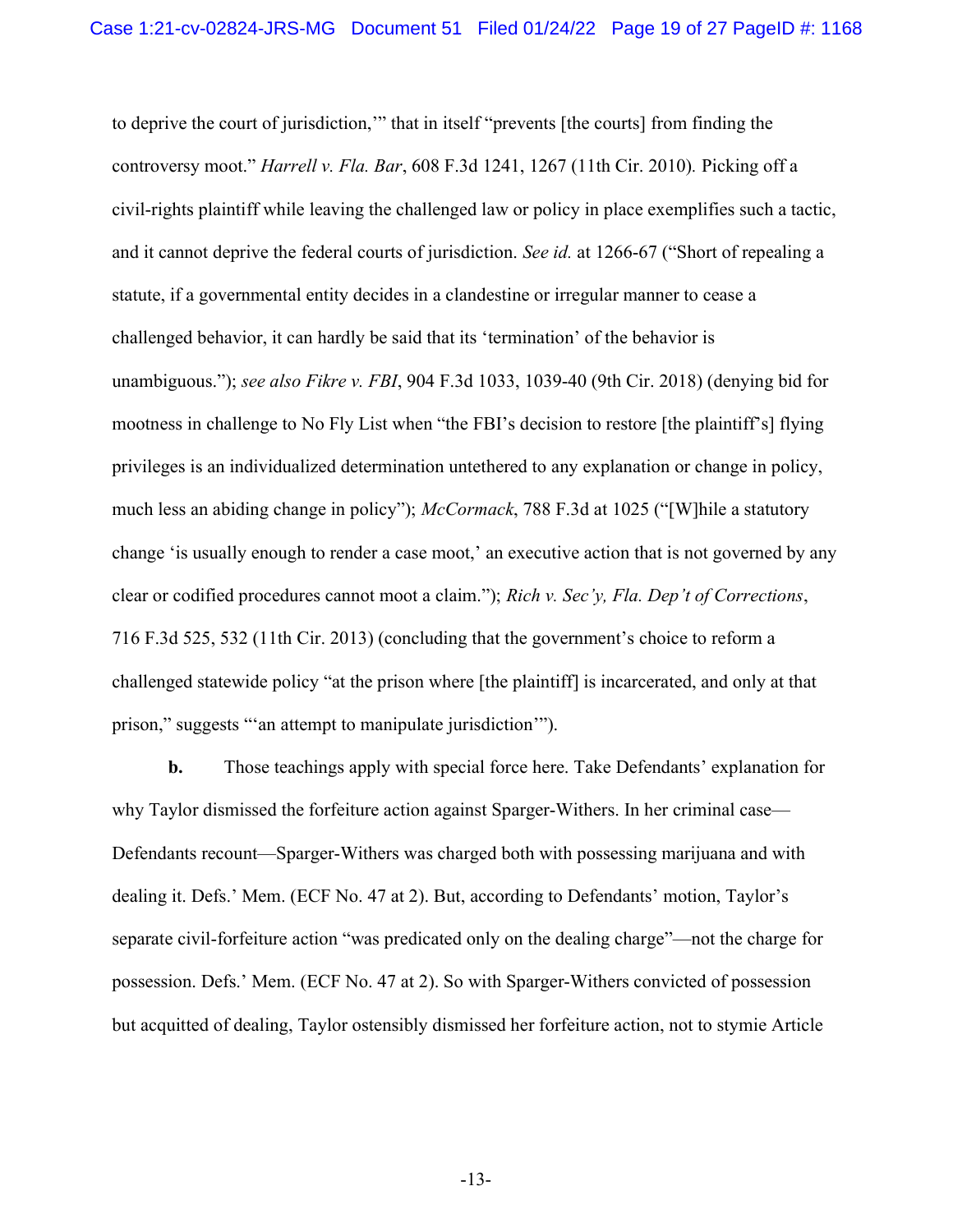III jurisdiction, but because she had been cleared of the crime on which the forfeiture complaint was predicated. Defs.' Mem. (ECF No. 47 at 2-3).

Respectfully, nothing about that account adds up. For one thing, the forfeiture complaint was not unambiguously "predicated only on the dealing charge." Defs.' Mem. (ECF No. 47 at 2). Rather—and consistent with years of practice—Taylor's complaint identified no predicate crime at all. Ex. 2 to Defs.' Mot. (ECF No. 46-2 at 2 ¶ 2). And routinely, Taylor uses identically worded complaints to forfeit property based, not "only on . . . dealing charge[s]," but on simplepossession crimes too. Days before dismissing his case against Sparger-Withers, for example, he filed a materially identical complaint to forfeit \$296 from a defendant who was charged with drug possession alone.<sup>4</sup> (The money has since been forfeited, with the requisite 30% awarded to Taylor.<sup>5</sup>) Nor is that example an outlier.<sup>6</sup> From a review of Taylor's forfeiture cases in recent

 $4$  Compare Ex. 5 to Greenberg Decl. Opp. MTD (ECF No. 50-6 at 2) (Compl. for Forfeiture, State of Indiana v. Autumn Burgess and \$296.00 in US Currency, 70D01-2111-MI-000322) (Rush Super. Ct. filed Nov. 5, 2021) (no predicate crime identified), with Ex. 6 to Greenberg Decl. Opp. MTD (ECF No. 50-7 at 2) (Information, *State of Indiana v. Autumn Burgess*, 70D01-2111-F5-000687) (Rush Super. Ct. filed Nov. 5, 2021) (charges for drug possession only).

 $<sup>5</sup>$  Ex. 7 to Greenberg Decl. Opp. MTD (ECF No. 50-8 at 2-3) (Default Judgment, State of Indiana</sup> v. Autumn Burgess and \$296.00 in US Currency, 70D01-2111-MI-000322) (Rush Super. Ct. Dec. 2, 2021).

 $6$  Compare Ex. 8 to Greenberg Decl. Opp. MTD (ECF No. 50-9 at 2) (Compl. for Forfeiture, State of Indiana v. Tracy R. Crum and \$1,383.00 in US Currency, 85C01-2105-MI-000314) (Wabash Cir. Ct. filed May 14, 2021) (no predicate crime identified), with Ex. 9 to Greenberg Decl. Opp. MTD (ECF No. 50-10 at 2) (Information, State of Indiana v. Tracy R. Crum, 85C01-2105-F4-000480) (Wabash Cir. Ct. filed May, 10, 2021) (charges for drug possession only); compare Ex. 10 to Greenberg Decl. Opp. MTD (ECF No. 50-11 at 2) (Compl. for Forfeiture, State of Indiana v. Carl D. Elmore and \$881.00 in U.S. Currency, 52D01-2012-MI-000981) (Miami Super. Ct. filed Dec. 9, 2020) (no predicate crime identified), with Ex. 11 to Greenberg Decl. Opp. MTD (ECF No. 50-12 at 2-4) (Information, *State of Indiana v. Carl D Elmore*, 52D01-2012-F5-000384) (Miami Super Ct. filed Dec. 8, 2020) (charges for drug possession and speeding only); *compare* Ex. 12 to Greenberg Decl. Opp. MTD (ECF No. 50-13 at 2) (Compl. for Forfeiture, State of Indiana v. Timothy R. Brewer and \$1,906 In U.S. Currency, 85C01-2009- MI-000650) (Wabash Cir. Ct. filed Sept. 30, 2020) (no predicate crime identified), with Ex. 13 to Greenberg Decl. Opp. MTD (ECF No. 50-14 at 2-3) (Information, *State of Indiana v. Timothy R.*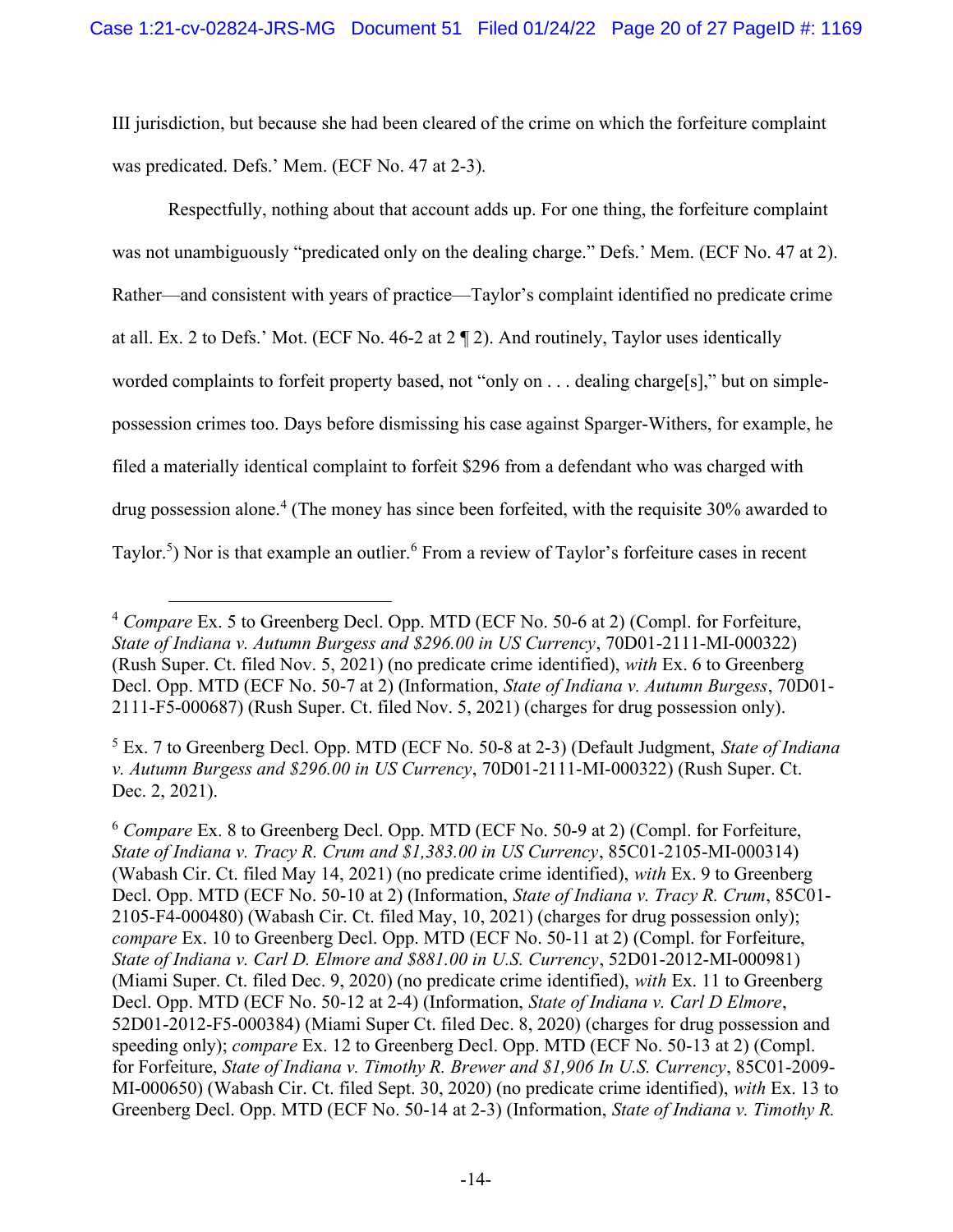years, in fact, we have found not one case in which he has voluntarily dismissed a forfeiture action in circumstances like Sparger-Withers's. Bluntly, the one thing that appears to set her apart is that she is the named plaintiff in this litigation.

Federal jurisdiction cannot be circumvented so easily. After prosecuting the forfeiture action against Sparger-Withers for nearly a year, Taylor jettisoned it six days after she filed this case and one day after being served with process. Nothing in the record remotely supports his stated reason for that about-face. Cf. Flambeau, Inc., 846 F.3d at 949-50 ("A decision supported by less evidence or less thought might more reasonably be expected to recur."). There has been no change to the challenged contingency-fee statute. Taylor continues to forge ahead with prosecutions against dozens of putative class members—everyone, that is, who isn't currently a named plaintiff in this case. And nothing makes "absolutely clear," Trinity Lutheran Church of Columbia, Inc., 137 S. Ct. at 2019 n.1 (citation omitted), that he cannot violate Sparger-Withers's due-process rights again in the future. See Doe, 658 F.3d at 719 ("The Supreme Court") has made clear . . . that a likelihood that would be 'too speculative to support' a finding of initial standing can be sufficient to defeat an attempt to show mootness caused by voluntary cessation."). In short, this case spotlights why the voluntary-cessation bar is as high as it is. On

Brewer, 85C01-2009-F5-001056) (Wabash Cir. Ct. filed Sept. 30, 2020) (charges for drug possession only); compare Ex. 14 to Greenberg Decl. Opp. MTD (ECF No. 50-15 at 2) (Compl. for Forfeiture, State of Indiana v. David E. Pauley and \$1,083 in U.S. Currency, 55D03-2006- MI-000954) (Morgan Super. Ct. filed June 29, 2020) (no predicate crime identified), with Ex. 15 to Greenberg Decl. Opp. MTD (ECF No. 50-16 at 2) (Information, State of Indiana v. David E. Pauley, 55D03-2006-F6-000955) (Morgan Super. Ct. filed June 25, 2020) (charges for drug possession only); see also Gonzalez v. State, 74 N.E.3d 1228, 1230, 1231 n.3 (Ind. Ct. App. 2017) (noting that the defendant had pleaded guilty to Class B possession of marijuana, quoting identical language from a Taylor-authored forfeiture complaint, and remarking that "[t]he State did not move to amend the complaint of forfeiture, make an opening statement, or otherwise specify what crime [the defendant] allegedly facilitated with his currency before the evidence concluded").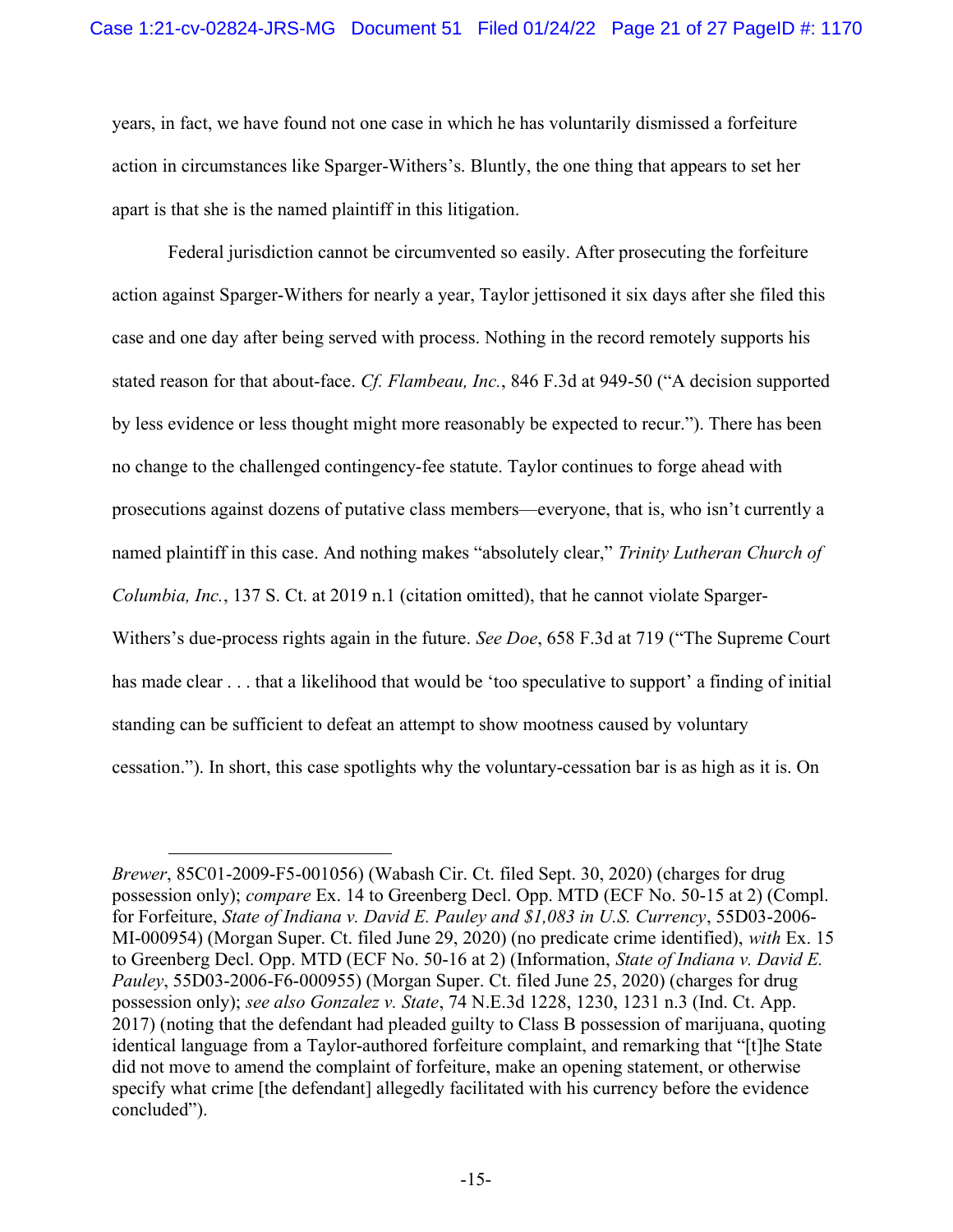this record, there are "simply too many questions" to say that Defendants can "me[e]t [their] 'formidable burden' of showing that [they] will not permit the challenged conduct to resume." Mhany Mgmt., Inc. v. County of Nassau, 819 F.3d 581, 605 (2d Cir. 2016).

## B. Even had Amya Sparger-Withers's individual claim been mooted, this case falls within two class-action-specific exceptions to the mootness doctrine.

Even had Sparger-Withers's individual claim been mooted, the case still could proceed. As a putative class action, the case fits within two exceptions to the mootness doctrine: the "inherently transitory" exception and the "picking off" exception.

# 1. This case is not moot because Sparger-Withers's claim is inherently transitory.

a. Ordinary "mootness requirements are somewhat different where the plaintiff attempts to represent a class." Holstein v. City of Chicago, 29 F.3d 1145, 1147 (7th Cir. 1994). Once a class is certified, for example, the mooting of the named plaintiff's individual claims does not moot the action as a whole. Sosna v. Iowa, 419 U.S. 393, 399, 401 (1975). Similarly "flexible" mootness rules apply at the pre-certification stage. U.S. Parole Comm'n v. Geraghty, 445 U.S. 388, 400 (1980). One is the "inherently transitory" exception: "[W]here a named plaintiff's claim is 'inherently transitory,' and becomes moot prior to certification, a motion for certification may 'relate back' to the filing of the complaint." Genesis Healthcare Corp. v. Symczyk, 569 U.S. 66, 71 n.2 (2013) (quoting McLaughlin, 500 U.S. at 51-52). Put differently, "the fact that a class 'was not certified until after the named plaintiffs' claims had become moot does not deprive [the courts] of jurisdiction' when . . . the harms alleged are transitory enough to elude review." Nielsen v. Preap, 139 S. Ct. 954, 963 (2019) (plurality opinion) (quoting McLaughlin, 500 U.S. at 52).

As synthesized by the Seventh Circuit, the inherently-transitory exception applies when two conditions are met. First, "it is uncertain that a claim will remain live for any individual who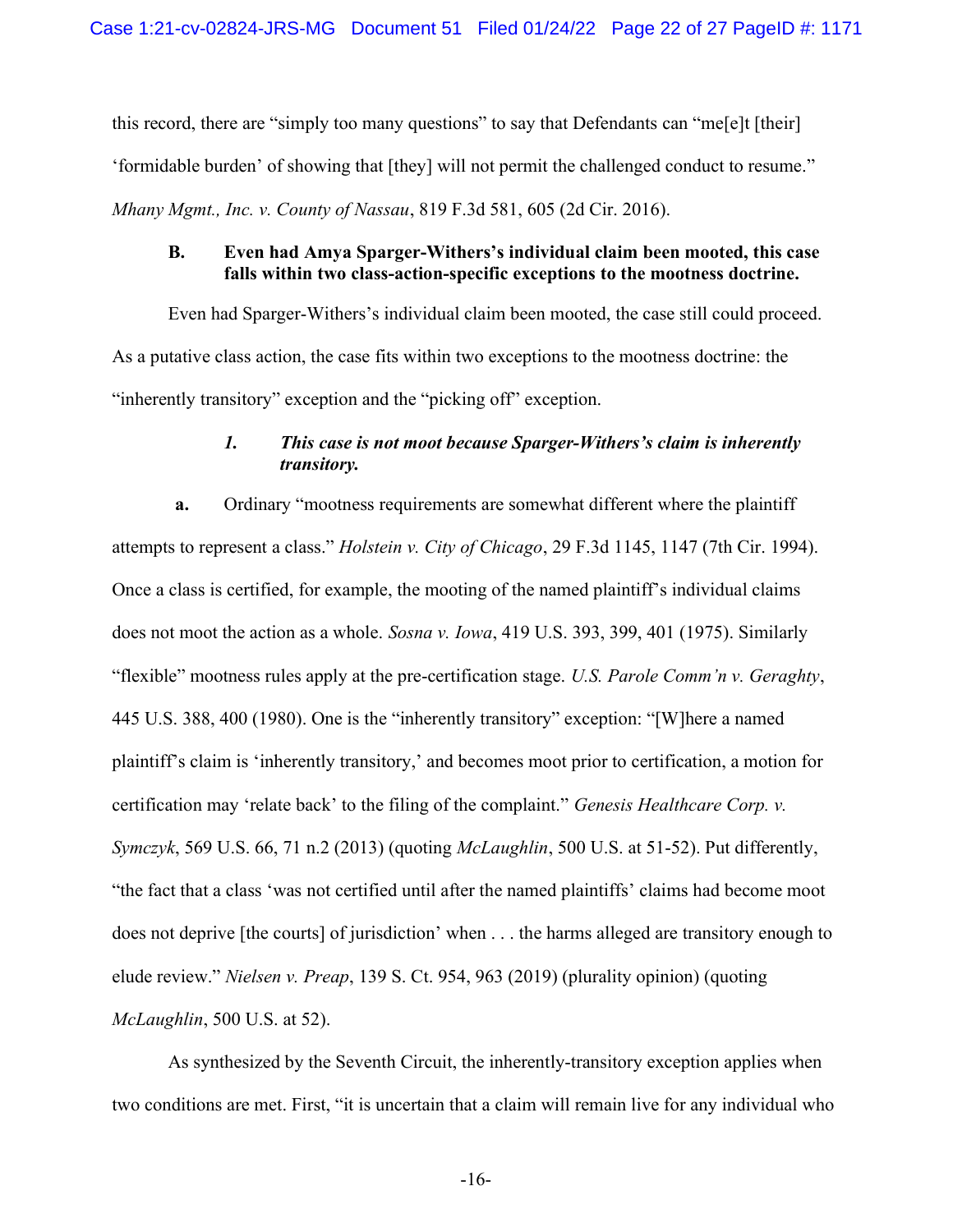could be named as a plaintiff long enough for a court to certify the class." Olson v. Brown, 594 F.3d 577, 582 (7th Cir. 2010). Second, "there will be a constant class of persons suffering the deprivation complained of in the complaint." *Id.* With those conditions met, the named plaintiff can "keep the claim alive beyond his individual claim to certify the class." Id. at 584. If the district court then "certifies the class, the case can proceed to the merits for the certified class of plaintiffs." Id.

**b.** Each of the two conditions listed in *Olson v. Brown* is met here.

*First*, "it is uncertain that any potential named plaintiff  $\ldots$  would have a live claim long enough for a district court to certify a class." See id. at 582. As prosecutor, Taylor has discretion over whether and when to drop forfeiture actions. And as Sparger-Withers's experience spotlights, he can swiftly abandon any forfeiture case if the defendant challenges his contingency-fee arrangements. That discretion aligns Sparger-Withers's claim directly with the inherently transitory exception, since "uncertainty" about how long any named plaintiff's claim will remain live is "the essence of the exception." *Id.* 

The *Olson* decision illustrates the point. Mark Olson, an inmate, commenced a putative class action about jail conditions. As here, he "filed for class certification at the same time he filed the complaint." Id. at 579. But before the district court could rule on that motion, the Indiana Department of Corrections transferred him to a different jail. In that way, "[t]he duration of [Olson's] claim was at the discretion of the [defendant]." Id. at 583. And that discretion "over the duration of [his] incarceration—and therefore his claim—created the very uncertainty that made the inherently transitory exception applicable." Aguilar v. U.S. Immigr. & Customs Enf't Chicago Field Off., 346 F. Supp. 3d 1174, 1182 (N.D. Ill. 2018) (discussing Olson); see also Moreno v. Napolitano, No. 11-cv-5452, 2012 WL 5995820, at \*6 (N.D. Ill. Nov. 30, 2012) ("If

-17-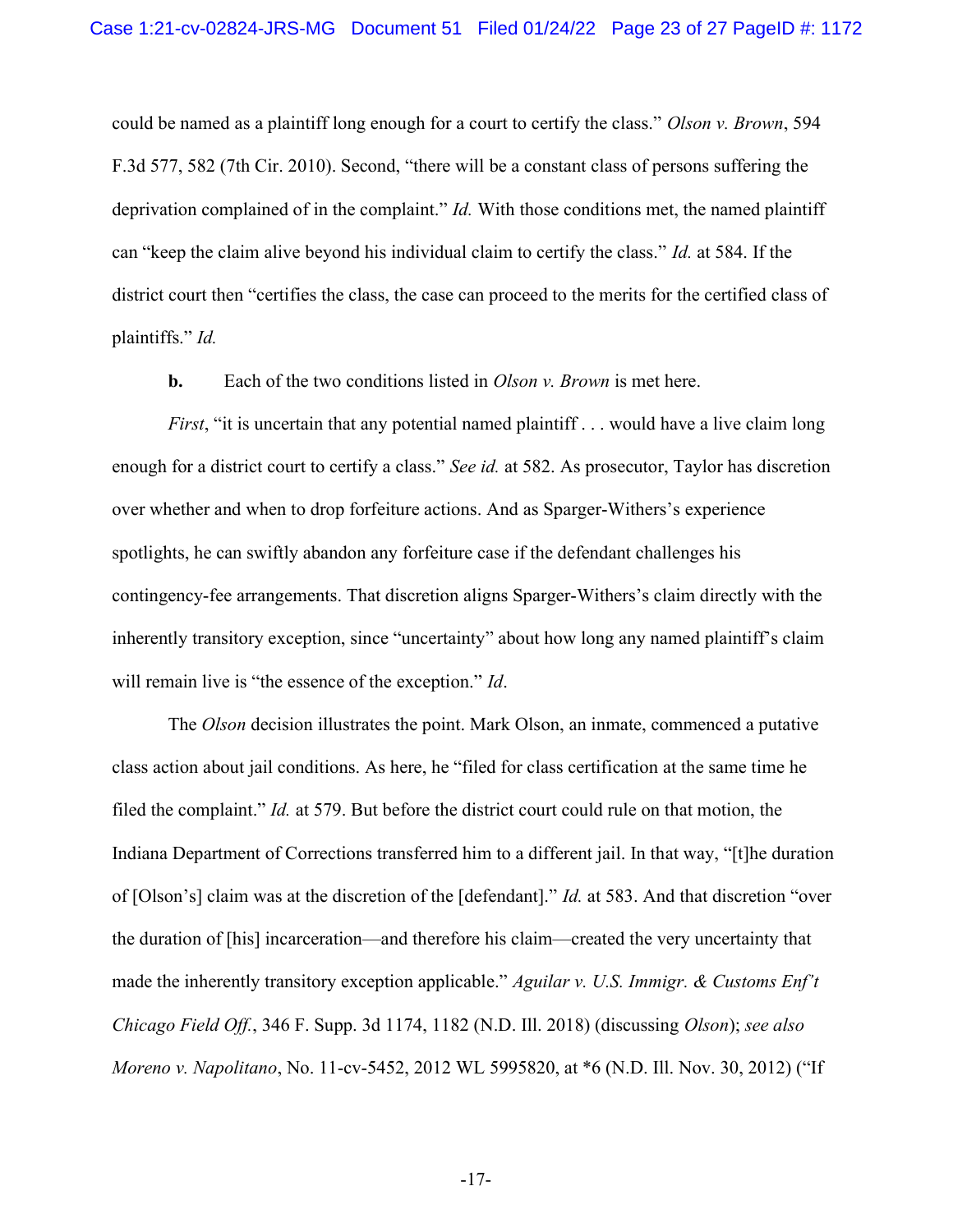the length of a claim 'cannot be determined at the outset' and is 'subject to a number of unpredictable factors,' it is 'inherently transitory.'" (quoting *Olson*, 594 F.3d at 582)).

This case is similar. As in *Olson*, the duration of Sparger-Withers's forfeiture case (like every other class member's) is in Taylor's discretion. Practically speaking, Taylor also has every incentive to exercise that discretion to try to moot out class representatives in a case like this one. The resulting uncertainty is "precisely what makes the 'inherently transitory' exception applicable in this case." Olson, 594 F.3d at 583.

In fact, this Court has been down this road before. In *Washington v. Marion County* Prosecutor, a property owner filed a putative class action raising a different systemwide challenge to Indiana's civil-forfeiture regime. No. 1:16-cv-2980-JMS-DML, 2017 WL 897311, at \*1 (S.D. Ind. Mar. 7, 2017). As here, the plaintiff in Washington moved for class certification. Id. As here, the government voluntarily dismissed the state-court forfeiture action. See id.; see also Ex. 16 to Greenberg Decl. Opp. MTD (ECF No. 50-17 at 2-3) ("Order of Dismissal as to the 2005 Chevrolet Malibu Only"). As here, the government promptly argued that the federal court lacked jurisdiction. This Court rejected that argument root and branch. "[A]s the State retains discretion to return the seized property to its owner at any time," the Court stressed, "it could attempt to moot any named plaintiff's claim by simply returning the property after the plaintiff files a motion to certify." *Washington v. Marion County Prosecutor*, 264 F. Supp. 3d 957, 971 (S.D. Ind. 2017). Hence, the Court applied the inherently-transitory exception and "retain[ed] jurisdiction over th[e] dispute."  $Id$ .

The same result should obtain here. Indeed, this case showcases perfectly why the inherently-transitory exception is a key part of the class-action apparatus. The morning after being served with process, Taylor moved to voluntarily dismiss his forfeiture case against

-18-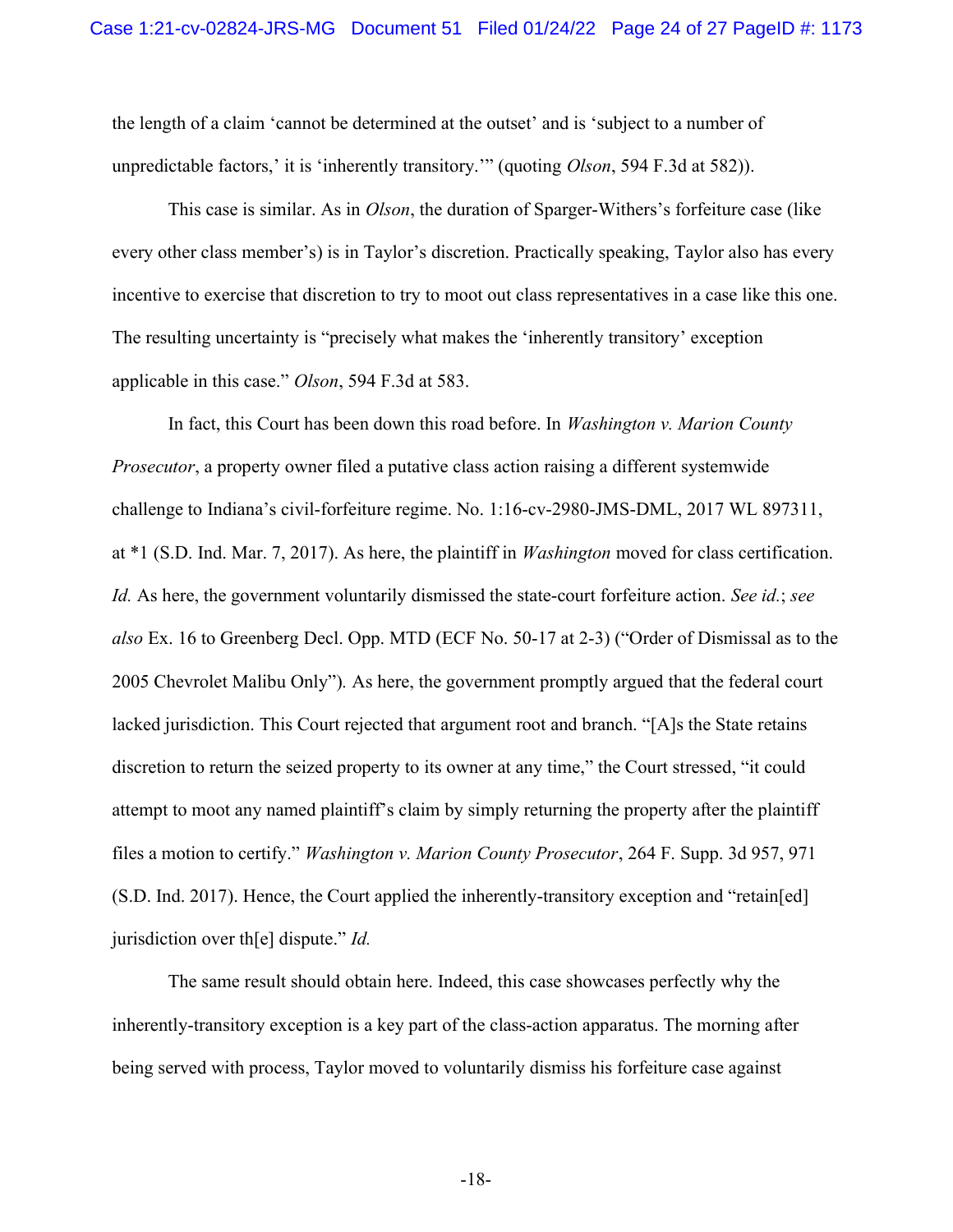Sparger-Withers. As discussed above (at 13-15), his explanation is highly implausible. Defendants swiftly moved to parlay that dismissal into a bid to thwart this class action. And all the while, Taylor has persisted in violating the rights of every member of the putative class whose name isn't Amya Sparger-Withers. The inherently-transitory exception was built for cases like this.

Second (and again as in *Washington*), "there will be a constant class of persons suffering the deprivation complained of in the Complaint." See Washington, 264 F. Supp. 3d at 971; see also Olson, 594 F.3d at 584 ("[A]ll [the named plaintiff] must show is that the claim is likely to recur with regard to the class, not that the claim is likely to recur with regard to him."). Taylor lost no time dropping Sparger-Withers's forfeiture case, but the same can't be said of his forfeiture docket more broadly. At least 98 Taylor-prosecuted forfeiture cases were active when this case was filed. See Br. Supp. Class Certification (ECF No. 7 at 12-13) (detailing figures). Since then, Taylor has filed over ten new forfeiture cases as well—most recently, four days ago. Ex. 17 to Greenberg Decl. Opp. MTD (ECF No. 50-18 at 2-13). All still appear to be prosecuted by Taylor on a contingency-fee basis. Ind. Code § 34-24-1-8(e). All suffer the same due-process infirmity challenged here. This case thus easily meets the second requirement of the inherentlytransitory exception.

# 2. This case is not moot because Sparger-Withers's claim falls within the "picking off" exception.

This putative class action falls within the related "picking off" exception as well. Since at least 1978, the Seventh Circuit has held that "a case does not become moot" merely by the mooting of the named plaintiff's claim for relief if "a motion for class certification has been pursued with reasonable diligence and is then pending before the district court." Susman v. Lincoln Am. Corp., 587 F.2d 866, 870 (7th Cir. 1978). The court has reaffirmed that rule

-19-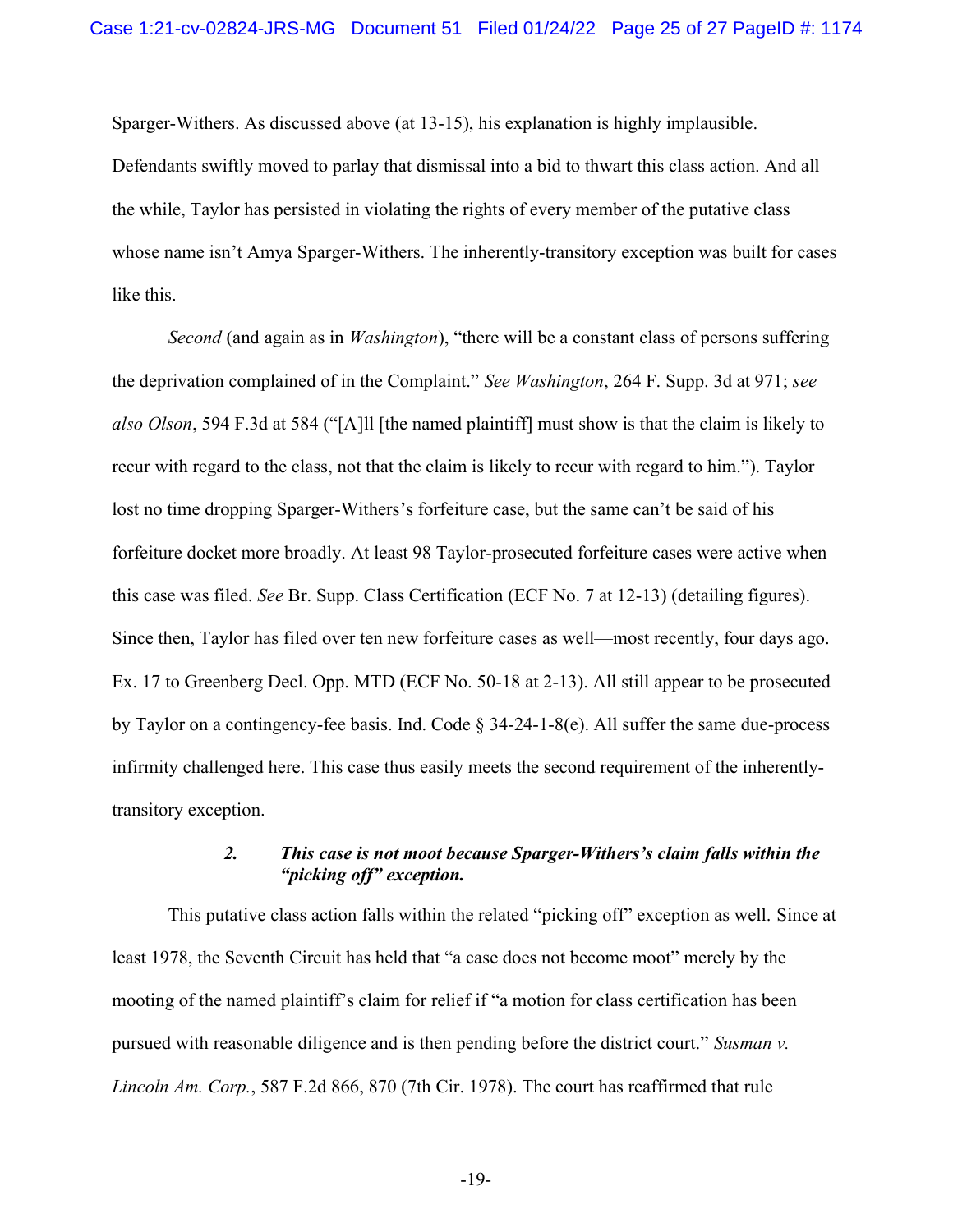repeatedly. Primax Recoveries, Inc. v. Sevilla, 324 F.3d 544, 546-47 (7th Cir. 2003); DeBrown v. Trainor, 598 F.2d 1069, 1072 (7th Cir. 1979) (per curiam); see also Koss v. Norwood, 305 F. Supp. 3d 897, 906-07 (N.D. Ill. 2018). And much like the inherently-transitory exception, the picking-off exception makes a good deal of practical sense: It guards against "a defendant['s] manufactur[ing] mootness in order to prevent a class action from going forward." *Espenscheid v.* DirectSat USA, LLC, 688 F.3d 872, 874 (7th Cir. 2012); Primax Recoveries, Inc., 324 F.3d at 547 ("Otherwise the defendant could delay the action indefinitely by paying off each class representative in succession.").

Also like the inherently-transitory exception, the picking-off exception applies straightforwardly here. Sparger-Withers moved for class certification on November 10. Taylor voluntarily dismissed the forfeiture action against her the next week (and took several weeks more to return her money). Given that sequence of events, the picking-off exception applies. Cf. Serrano v. Customs & Border Patrol, 975 F.3d 488, 492 n.1 (5th Cir. 2020) (per curiam) (rejecting, in context of civil forfeiture, the government's view that plaintiff's "class claims were mooted by the return of his property" because "'a suit brought as a class action should not be dismissed for mootness upon tender to the named plaintiffs of their personal claims, at least when . . . there is pending before the district court a timely filed and diligently pursued motion for class certification'"), *cert. denied*, 141 S. Ct. 2511 (2021).<sup>7</sup>

### **CONCLUSION**

For the foregoing reasons, Defendants' Motion to Dismiss should be denied.

 $<sup>7</sup>$  Defendants' motion (though not their brief) suggests that Sparger-Withers's complaint be</sup> dismissed "with prejudice." Defs.' Mot. (ECF No. 46 at 2). But if Defendants were correct that the Court lacked jurisdiction, a with-prejudice dismissal would be error. See MAO-MSO Recovery II, LLC v. State Farm Mut. Auto. Ins. Co., 935 F.3d 573, 581 (7th Cir. 2019) ("[W]hen a suit is dismissed for want of subject-matter jurisdiction, . . . it is error to make the dismissal with prejudice." (citation omitted)).